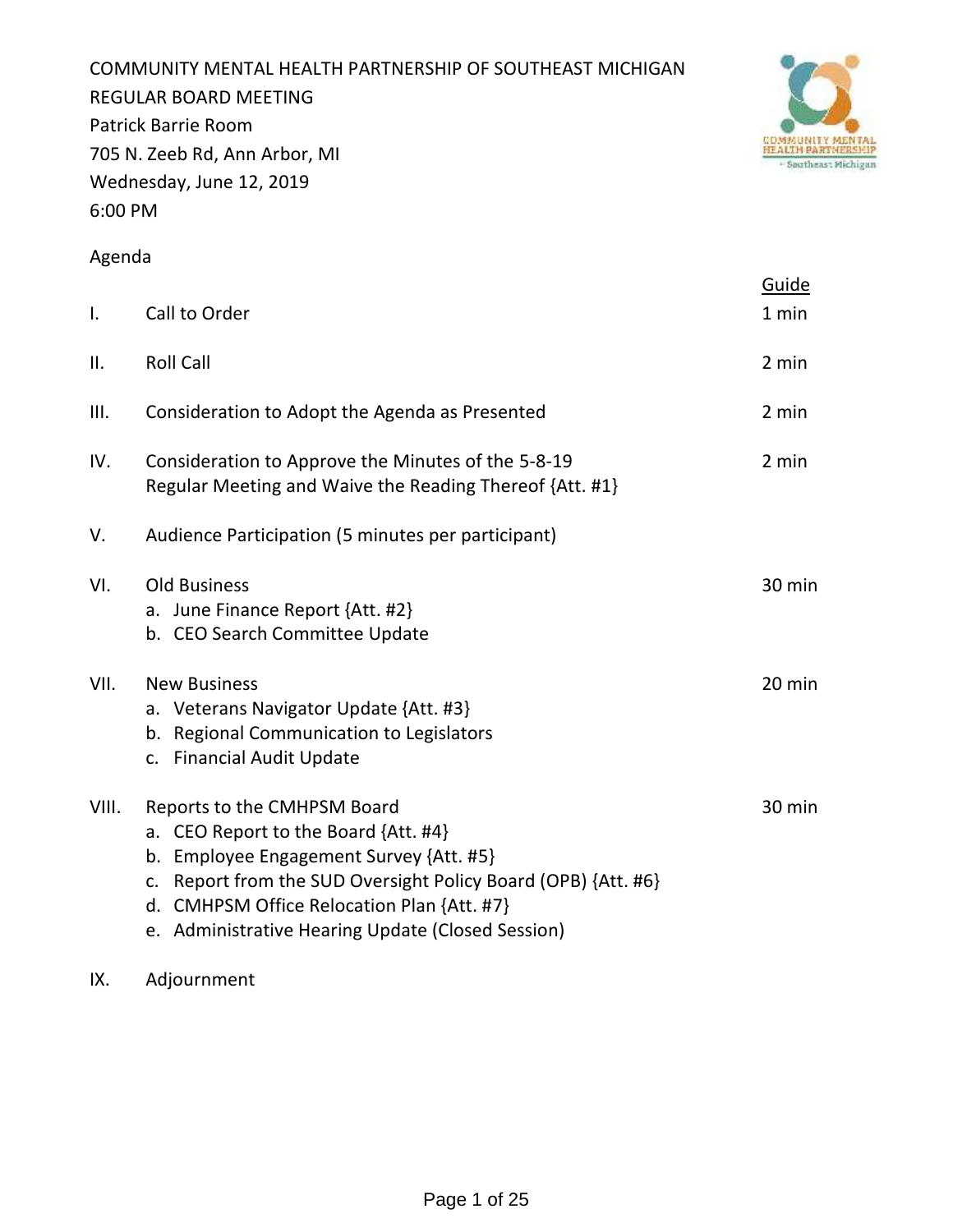### **COMMUNITY MENTAL HEALTH PARTNERSHIP OF SOUTHEAST MICHIGAN REGULAR BOARD MEETING MINUTES May 8, 2019**



**Members Present:** Judy Ackley, Greg Adams, Charles Coleman, Susan Fortney, Roxanne Garber, Bob King, Sandra Libstorff, Charles Londo, Sharon Slaton, Caroline Richardson, Katie Scott, Ralph Tillotson

#### **Members Absent:**

**Staff Present:** Kathryn Szewczuk, Stephannie Weary, Lisa Jennings, James Colaianne, Suzanne Stolz, Trish Cortes, Connie Conklin, Marci Scalera

#### **Others Present:** Lori Lutomski

- I. Call to Order Meeting called to order at 6:02 p.m. by Board Chair C. Londo.
- II. Roll Call A quorum of members present was confirmed.
- III. Consideration to Adopt the Agenda as Presented

#### **Motion by R. Tillotson, supported by S. Slaton, to approve the agenda as amended Motion carried**

Addition to New Business on the agenda: Roll of the Board Chair, as requested by G. Adams

IV. Consideration to Approve the Minutes of the March 13, 2019 Regular Meeting and Waive the Reading Thereof

#### **Motion by S. Slaton, supported by R. Garber, to approve the minutes of March 13, 2019 Regular Meeting and waive the reading thereof Motion carried**

V. Audience Participation None

#### VI. Old Business

- a. May Finance Report S. Stolz presented. Discussion followed.
- b. Board Action

Consideration to authorize Board Chair to execute the Employment Separation Agreement for former CEO Jane Terwilliger

#### **Motion by R. Garber, supported by C. Coleman, to authorize Board Chair to execute the Employment Separation Agreement for former CEO Jane Terwilliger Motion carried**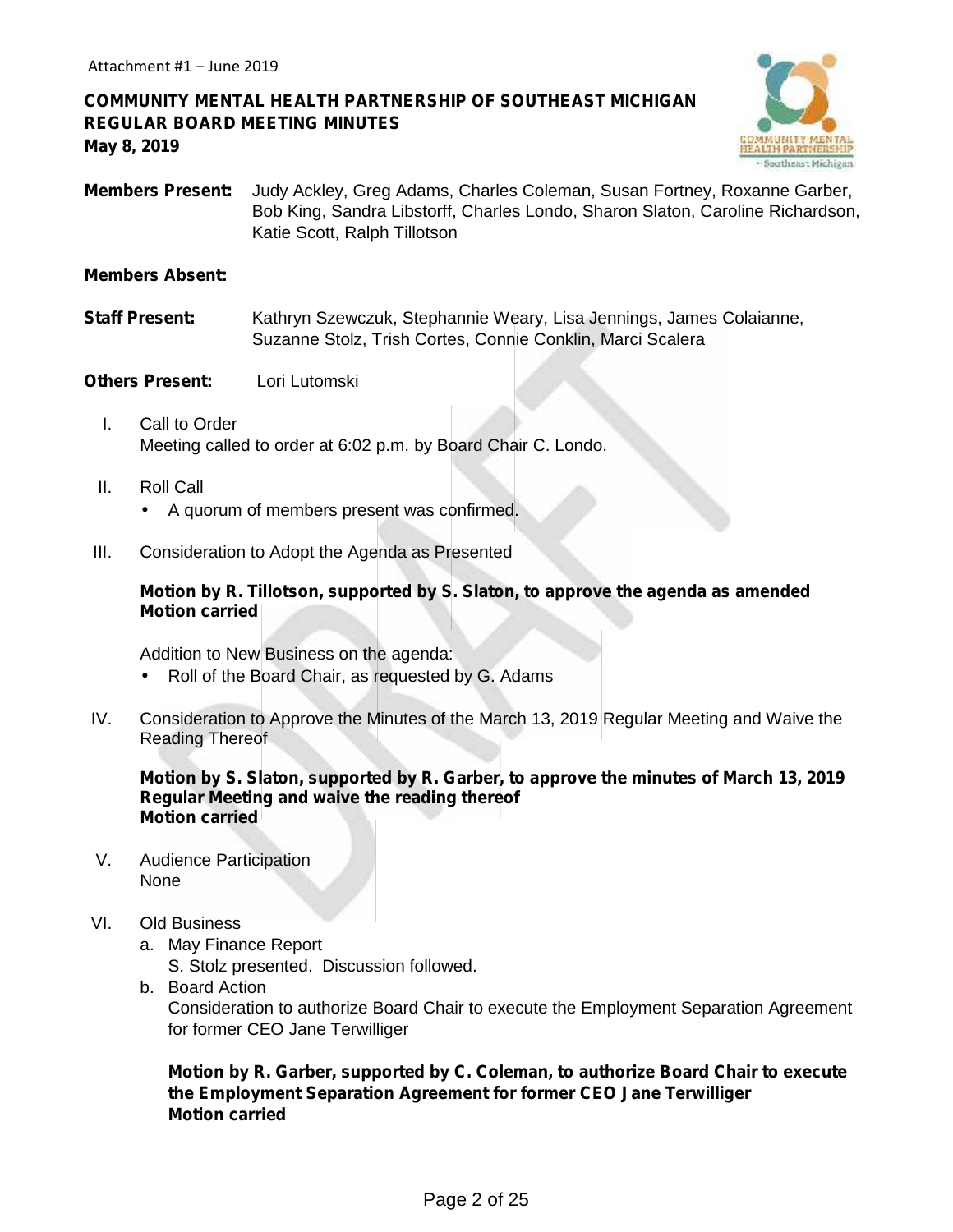| Ackley    | Yes | Londo        | Yes |
|-----------|-----|--------------|-----|
| Adams     | Yes | McIntosh     | Yes |
| Coleman   | Yes | Richardson   | Yes |
| Fortney   | Yes | <b>Scott</b> | Yes |
| Garber    | Yes | Slaton       | Yes |
| King      | Yes | Tillotson    | Yes |
| Libstorff | Yes |              |     |

#### c. Board Action

Consideration to Approve the agreement with James and authorize Board Chair to execute Interim CEO Contract

**Motion by R. Tillotson, supported by R. Garber, to approve the agreement with James and authorize Board Chair to execute Interim CEO Contract Motion carried**

| Ackley    | Yes | Londo           | Yes |
|-----------|-----|-----------------|-----|
|           |     |                 |     |
| Adams     | Yes | <b>McIntosh</b> | Yes |
|           |     |                 |     |
| Coleman   | Yes | Richardson      | Yes |
| Fortney   | Yes | Scott           | Yes |
|           |     |                 |     |
| Garber    | Yes | Slaton          | Yes |
|           |     |                 |     |
| King      | Yes | Tillotson       | Yes |
| Libstorff | Yes |                 |     |
|           |     |                 |     |

#### d. Role of the Regional Board Chair

- The board discussed the role of the board chair, and the role of the board as whole.<br>The board will consider standing subcommittees to monitor areas including finance,
- The board will consider standing subcommittees to monitor areas including finance, annual employee engagement, and the annual CEO evaluation.

#### VII. New Business

- a. CEO Search Committee
	- Members:
		- o S. Fortney
		- o B. King
		- o G. Adams
		- o R. Garber
		- o The 4 CMH directors
	- C. Londo will serve as an ex officio member of the committee.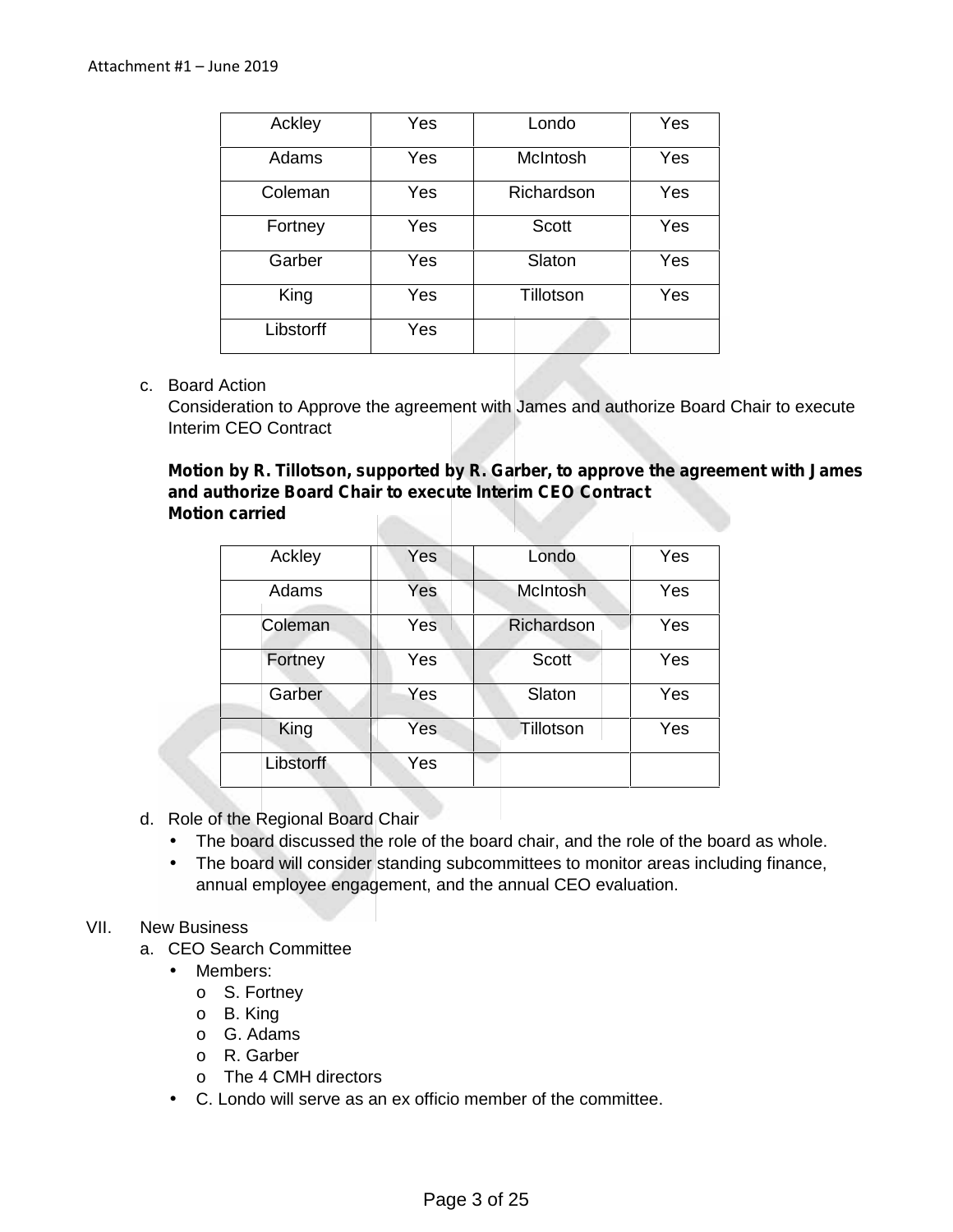#### **Motion by K. Scott, supported by C. Coleman, to appoint the CEO Search Committee as listed above Motion carried**

| Ackley    | Yes | Londo        | Yes       |
|-----------|-----|--------------|-----------|
| Adams     | Yes | McIntosh     | Abstained |
| Coleman   | Yes | Richardson   | Yes       |
| Fortney   | Yes | <b>Scott</b> | Yes       |
| Garber    | Yes | Slaton       | <b>No</b> |
| King      | Yes | Tillotson    | Yes       |
| Libstorff | Yes |              |           |

#### b. Board Action

Consideration to approve the Home of New Vision contract amendment as presented

#### **Motion by C. Coleman, supported by J. Ackley, to approve the Home of New Vision contract amendment as presented Motion carried**

| Ackley    | Yes | Londo           | Yes |
|-----------|-----|-----------------|-----|
| Adams     | Yes | <b>McIntosh</b> | Yes |
| Coleman   | Yes | Richardson      | Yes |
| Fortney   | Yes | <b>Scott</b>    | Yes |
| Garber    | Yes | Slaton          | Yes |
| King      | Yes | Tillotson       | Yes |
| Libstorff | Yes |                 |     |

- c. MPDS Survey Reimbursements for information only
	- J. Colaianne presented for board review.

#### VIII. PIHP CEO Report to the Board

#### **CEO Report to the Board**

J. Colaianne submitted a written report to the board.

#### **Report from the SUD Oversight Policy Board (OPB)**

- OPB minutes were included in the meeting packet for board information.
- IX. Adjournment

#### **Motion by K. Scott, supported by R. Garber, to adjourn the meeting Motion carried**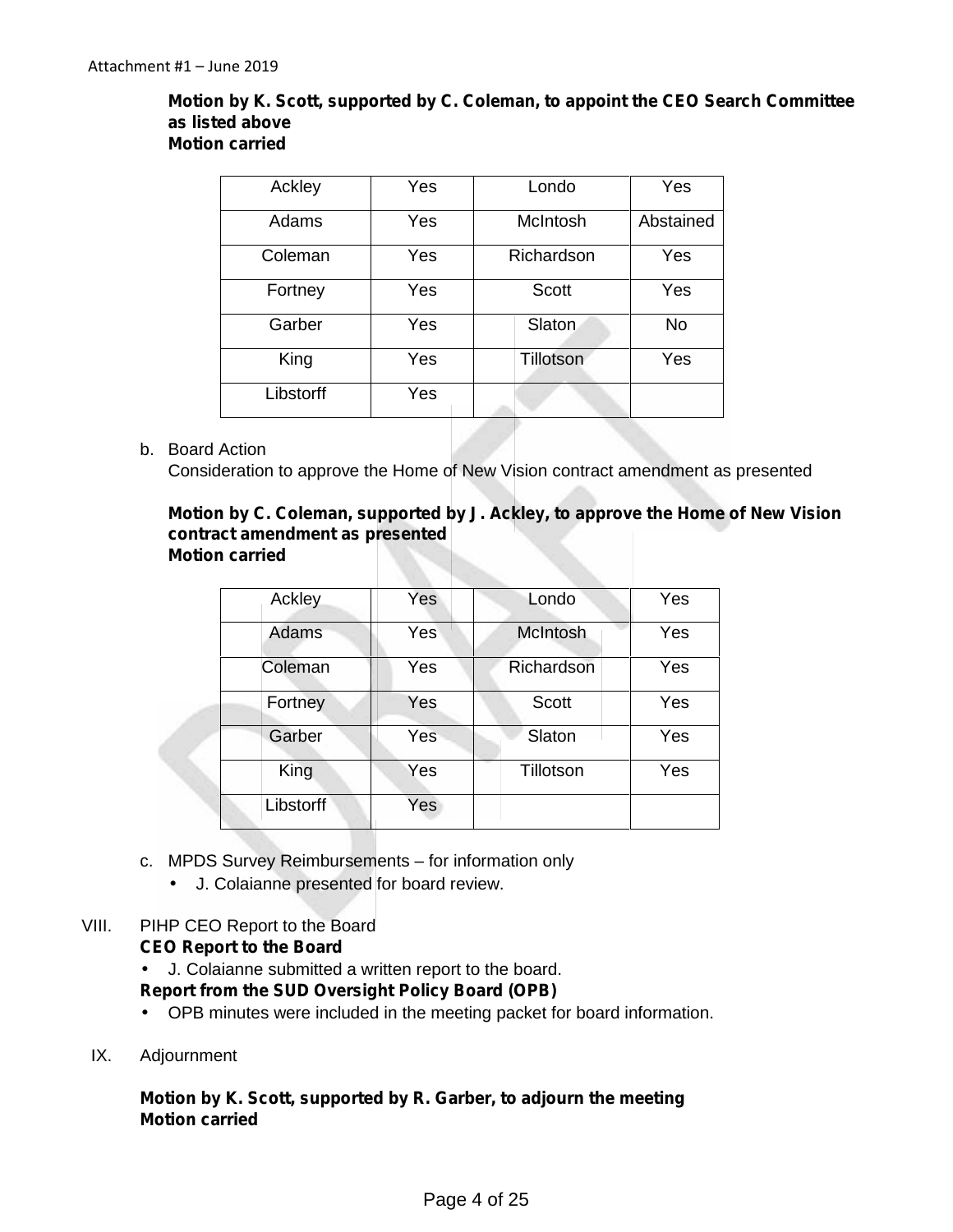Meeting adjourned at 8:00 p.m.

\_\_\_\_\_\_\_\_\_\_\_\_\_\_\_\_\_\_\_\_\_\_\_\_\_\_\_\_\_\_\_\_\_

Veteran's Navigator update at June board meeting.

Judy Ackley, CMHPSM Board Secretary

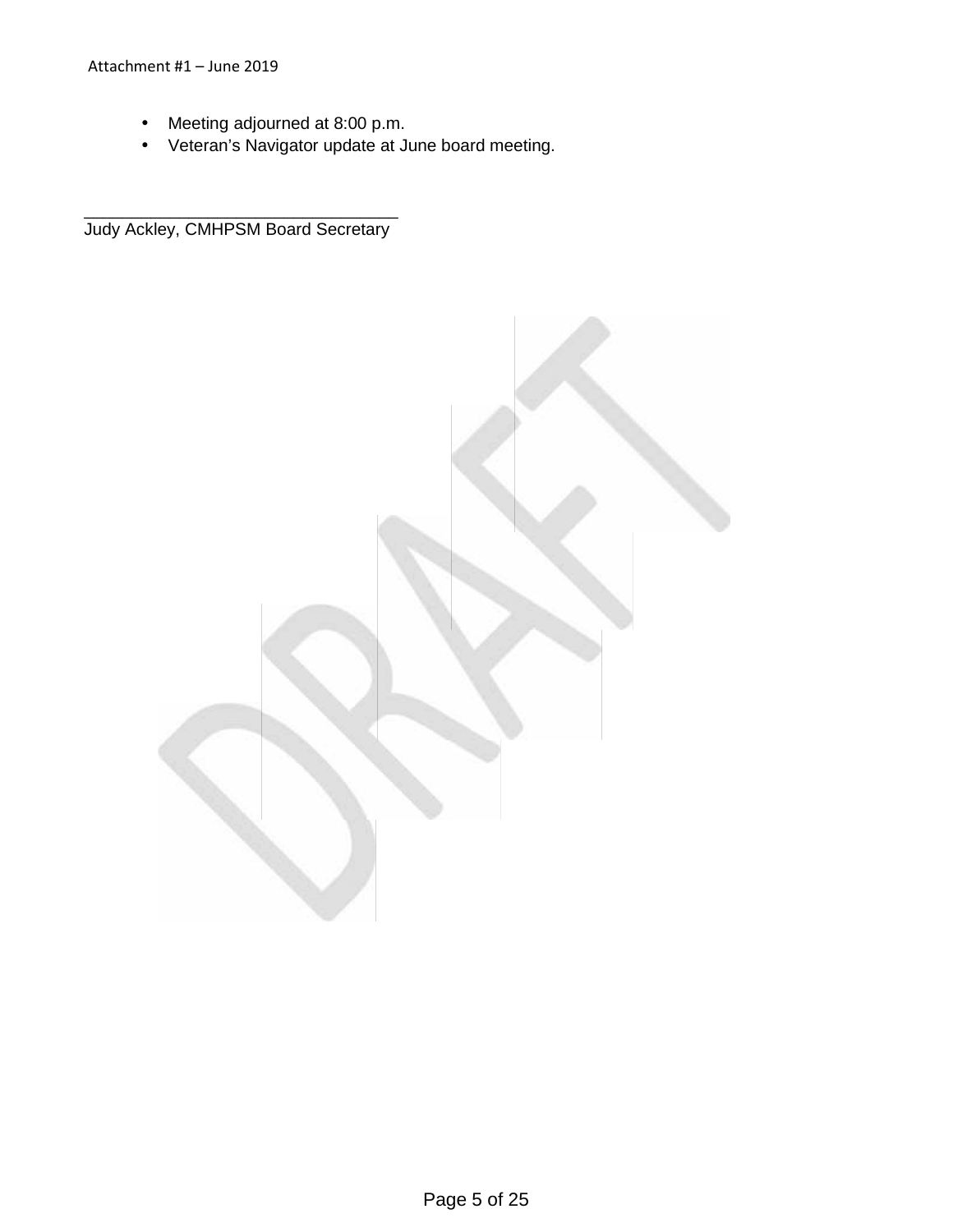

#### Summary of Revenues & Expenses by Fund Source:

- 1. Cost projections to date by the Affiliate Partners indicate there will not be enough Medicaid Funding to cover FY2019 needs.
- 2. Cost projections to date by Affiliate Partners indicate there will not be enough Healthy Michigan Plan funding for FY2019.
- 3. The SUD projections for Medicaid, Healthy Michigan Plan, Block Grant, PA2 funding and projected utilization of PA2 reserves indicates funding will be sufficient to cover FY2019 needs and is consistent with projections and delayed initiatives.

#### CMHPSM Strategies:

- 1. CMHPSM will continue to coordinate with the CMHSP's to review current year budgets and actual expenditures.
- 2. CMHPSM and the CMHSP's will continue revenue advocacy in relation to the FY19 rates and the FY20 rate setting with MDHHS.
- 3. CMHPSM in collaboration with the Regional Operations Committee is utilizing a shared decision model to monitor and balance FY19 expenditures to revenues including the shared risk corridor.
- 4. CMHPSM is monitoring the CMHSP expenditure overages. CMHPSM is working with the CMHSP's to ensure medically necessary care is being provided through appropriate utilization of resources in a cost effective and timely manner.
- 5. CMHPSM will utilize the most current payment data to monitor incoming revenues and to project revenues by trending traditional Medicaid Eligibles and HMP Enrollees.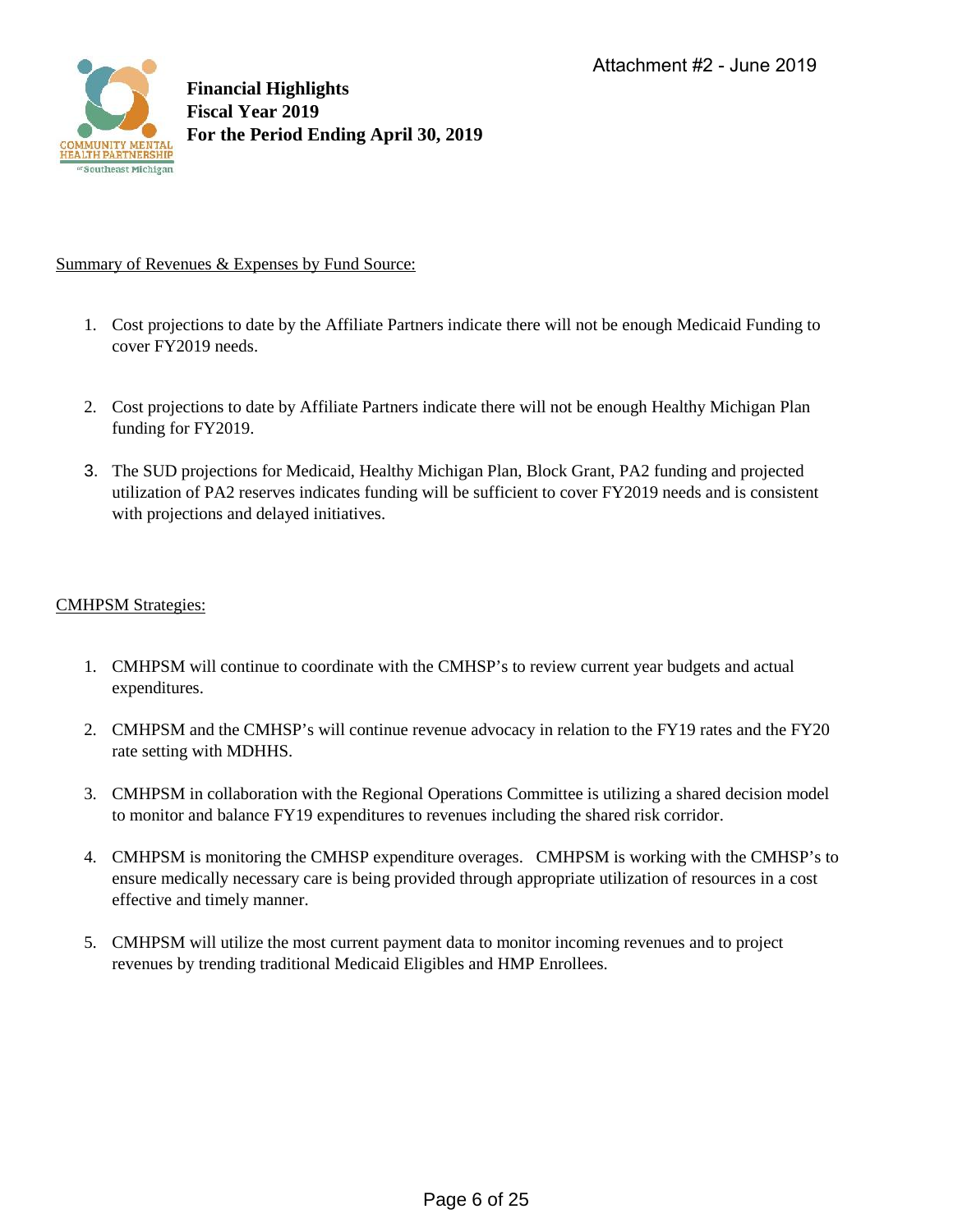#### **Community Mental Health Partnership of Southeast Michigan Preliminary Statement of Revenues and Expenditures For the Period Ending April 30, 2019**

|                                                 |               |               |        |                   |      |                |                     | Percent        |      |                    |                  |
|-------------------------------------------------|---------------|---------------|--------|-------------------|------|----------------|---------------------|----------------|------|--------------------|------------------|
|                                                 |               | 2nd Amend     |        |                   |      |                |                     | Variance       |      |                    |                  |
|                                                 |               | <b>FY19</b>   |        | <b>Budget</b>     |      | <b>YTD</b>     | <b>YTD</b> Actual   | Actual         |      | Projected          | Projected        |
|                                                 |               | <b>Budget</b> |        | to date           |      | Actual         | $O/(U)$ Budget      | to Budget      |      | <b>YTD</b>         | $O/(U)$ Budget   |
| <b>Operating Revenue</b>                        |               |               |        |                   |      |                |                     |                |      |                    |                  |
| Medicaid Capitation SP/B3                       |               | 87,280,931    |        | 50,913,876        |      | 51,425,463     | 511,586             | 0.99%          |      | 88,157,936         | 877,005          |
| Medicaid Capitation HSW                         |               | 43,998,199    |        | 25,665,616        |      | 25,281,838     | (383, 778)          | $-1.52%$       |      | 43,340,294         | (657,905)        |
| Performance Based Incentive Pool                |               | 1,499,519     |        | 874,719           |      | 874,719        |                     | 0.00%          |      | 1,499,519          |                  |
| Medicaid SUD Capitation                         |               | 2,427,015     |        | 1,415,759         |      | 1,408,983      | (6,776)             | $-0.48%$       |      | 2,415,399          | (11,616)         |
| Healthy Michigan Plan                           |               | 10,204,910    |        | 5,952,864         |      | 5,963,305      | 10,441              | 0.18%          |      | 10,222,809         | 17,899           |
| Healthy Michigan Plan SUD                       |               | 4,427,786     |        | 2,582,875         |      | 2,583,980      | 1,104               | 0.04%          |      | 4,429,679          | 1,893            |
| Autism                                          |               | 9,480,753     |        | 5,530,439         |      | 5,532,783      | 2,343               | 0.04%          |      | 9,484,770          | 4,017            |
| <b>SUD Community Block Grant</b>                |               | 6,860,943     |        | 4,002,217         |      | 4,002,217      |                     | 0.00%          |      | 6,860,943          |                  |
| <b>Block Grants</b>                             |               | 350,000       |        | 204,167           |      | 169,063        | (35, 104)           | $-20.76\%$ 1   |      | 289,823            | (60, 177)        |
| SUD PA2 - Cobo Tax Revenue                      |               | 1,860,059     |        | 1,085,034         |      | 1,085,034      |                     | 0.00%          |      | 1,860,059          |                  |
| SUD PA2 - Cobo Tax Use of Reserv                |               | 1,564,432     |        | 912,585           |      | 912,585        | ÷,                  | 0.00%          |      | 1,564,432          |                  |
| <b>Local Match</b>                              |               | 1,577,780     |        | 920,372           |      | 920,372        |                     | 0.00%          |      | 1,577,780          |                  |
| <b>Other Revenue</b>                            |               | 331,920       |        | 193,620           |      | 153,715        | (39,905)            | $-25.96\%$ 2   |      | 263,511            | (68, 409)        |
| Anticipated Medicaid Revenue                    |               | 13,868,008    |        | 8,089,671         |      |                | (8,089,671)         |                | $-3$ | 13,868,008         |                  |
| <b>Total Revenue</b>                            | $\mathbf{\$}$ | 185,732,255   | \$     | 108,343,815       | \$   | 100,314,056    | \$<br>(8,029,759)   | $-8.00%$       |      | \$185,834,962      | \$<br>102,707    |
| <b>Funding For CMHSP Partners</b>               |               |               |        |                   |      |                |                     |                |      |                    |                  |
| Lenawee CMHSP                                   |               | 18,400,108    |        | 10,733,396        |      | 10,956,272     | 222,876             | 2.03%          |      | 18,400,108         | 382,073          |
| <b>Livingston CMHSP</b>                         |               | 29,238,050    |        | 17,055,529        |      | 16,541,151     | (514, 379)          | $-3.11%$       |      | 29,238,050         | (881,792)        |
| Monroe CMHSP                                    |               | 31,881,500    |        | 18,597,542        |      | 16,919,579     | (1,677,963)         | $-9.92\%$ 4    |      | 31,881,500         | (2,876,508)      |
| Washtenaw CMHSP                                 |               | 78,723,853    |        | 45,922,248        |      | 40,599,286     | (5,322,962)         | $-13.11\%$ 4   |      | 78,723,853         | (9,125,077)      |
| Total Funding For CMHSP Partner: \$ 158,243,511 |               |               | \$     | 92,308,715 \$     |      | 85,016,287     | \$<br>(7, 292, 427) | $-8.58%$       |      | \$158,243,511      | \$(12,501,304)   |
|                                                 |               |               |        |                   |      |                |                     |                |      |                    |                  |
| <b>Funding For SUD Services</b>                 |               |               |        |                   |      |                |                     |                |      |                    |                  |
| Lenawee County                                  |               | 2,368,015     |        | 1,381,342         |      | 1,234,654      | (146,688)           | $-11.88\%$ 5   |      | 2,368,015          |                  |
| <b>Livingston County</b>                        |               | 2,870,825     |        | 1,674,648         |      | 1,172,084      | (502, 563)          | $-42.88\%$ 5   |      | 2,870,825          |                  |
| Monroe County                                   |               | 2,669,660     |        | 1,557,302         |      | 1,189,729      | (367,573)           | $-30.90\%$ 5   |      | 2,669,660          |                  |
| Washtenaw County                                |               | 7,738,563     |        | 4,514,162         |      | 3,539,736      | (974, 426)          | $-27.53\%$ 5   |      | 7,738,563          |                  |
| <b>Total Funding For SUD Services</b>           | \$            | 15,647,063    | \$     | 9,127,453 \$      |      | 7,136,203      | \$<br>(1,991,250)   | $-27.90%$      |      | 15,647,063 \$      |                  |
|                                                 |               |               |        |                   |      |                |                     |                |      |                    |                  |
| <b>Other Contractual Obligations</b>            |               |               |        |                   |      |                |                     |                |      |                    |                  |
| <b>Hospital Rate Adjuster</b>                   |               | 2,943,755     |        | 1,717,190         |      | 2,072,224      | 355,034             | 17.13% 6       |      | 2,943,755          |                  |
| <b>Insurance Provider Assessment Tax</b>        |               | 1,456,827     |        | 849,816           |      | 895,630        | 45,814              | 5.12% 7        |      | 1,535,365          | 78,538           |
| <b>Local Match</b>                              |               | 1,577,780     |        | 920,372           |      | 920,372        |                     | 0.00%          |      | 1,577,780          |                  |
| <b>Total Other Costs</b>                        | \$            | 5,978,362 \$  |        | 3,487,378         | \$   | 3,888,225      | \$<br>400,847       | 10.31%         |      | \$<br>6,056,900    | \$<br>78,538     |
| <b>CMHPSM Administrative Costs</b>              |               |               |        |                   |      |                |                     |                |      |                    |                  |
|                                                 |               |               |        |                   |      |                |                     | $-18.95\%$ 8   |      |                    |                  |
| Salary & Fringe                                 |               | 2,383,701     |        | 1,390,492         |      | 1,168,965      | (221, 528)          |                |      | 2,383,701          |                  |
| <b>Administrative Contracts</b>                 |               | 1,714,002     |        | 999.835           |      | 406,252        | (593, 582)          | $-146.11\%$ 9  |      | 1,714,002          |                  |
| <b>Board Expense</b>                            |               | 2,750         |        | 1,604             |      | 1,486          | (118)               | $-7.94\%$ 10   |      | 2,750              |                  |
| All Other Costs                                 |               | 263,347       |        | 153,619           |      | 148,300        | (5,319)             | $-3.59%$       |      | 263,347            |                  |
| <b>Total Administrative Expense</b>             | $\mathbf{\$}$ | 4,363,800     | \$     | 2,545,550         | \$   | 1,725,003      | \$<br>(820, 547)    | $-47.57%$      |      | 4,363,800 \$<br>\$ |                  |
| <b>Risk Reserve Provision</b>                   | \$            | 1,499,519     | \$     | 874,719 \$        |      | 874,719        |                     | $\blacksquare$ |      | \$<br>1,499,519 \$ |                  |
| <b>Total Expense</b>                            |               | \$185,732,255 |        | $$108,343,815$ \$ |      | 98,640,438     | \$<br>(9,703,377)   | $-9.84%$       |      | \$185,810,793      | \$(12, 422, 766) |
| Revenues over (under) Expenditures \$           |               |               | $-$ \$ |                   | - \$ | $1,673,618$ \$ | 1,673,618           |                |      | \$<br>24,169       | \$12,525,473     |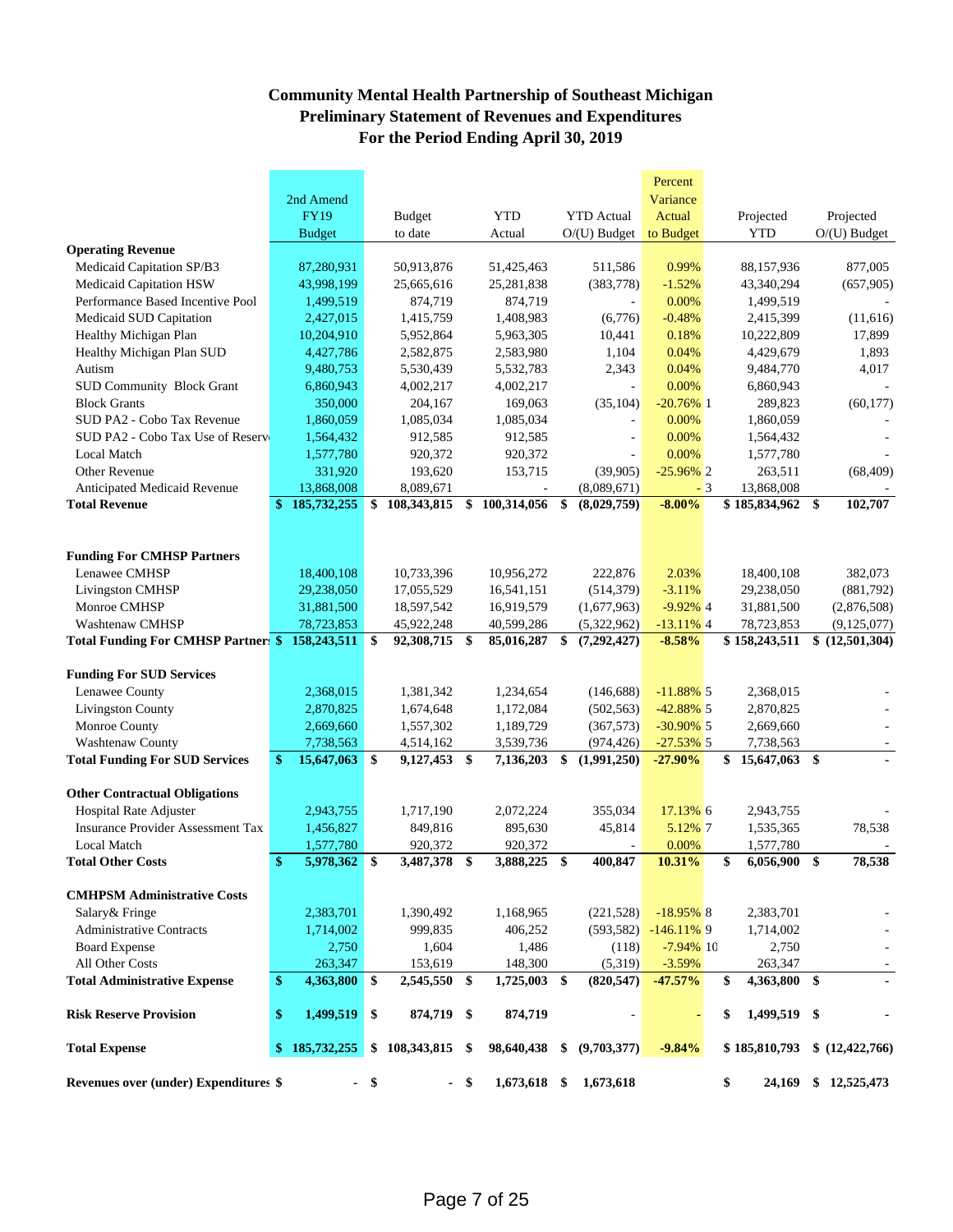#### **For the Period Ending April 30, 2019 Community Mental Health Partnership of Southeast Michigan Preliminary Statement of Revenues and Expenditures Notes**

- 1 PMTO and Club House block grand funding is a pass through to CMHSP's. Revenue under budget correlates with administrative contract expenditures under budget.
- 2 Other revenue under budget due to vacant SIS assessor position and contracted assessments. Revenue is based on billings of SIS assessor expenditures. The revenue under budget correlates with administrative contract and administrative wages under budget.
- 3 Anticipated Medicaid Revenue was been amended to reflect the funding projected to provide sufficient support to provide all medically necessary services for those Medicaid entitled beneficiaries. Receipt of funding is not known.
- 4 See attached for narratives required by the Financial Stability & Risk Reserve Management Policy of a 5% variance. Actual to date for the CMHSP's is distribution of available funding to date. Please see Distribution Analysis attached.
- 5 SUD Block grant programs and PA2 initiatives are not fully implemented, most specifically State Opioid Response, State Targeted Response, Innovative Strategies and Gambling Prevention.
- 6 Hospital Rate Adjuster (HRA) is over budget due to increase of expenditures based on current data. The HRA is a pass through from MDHHS to the hospitals. This overage correlates with the Medicaid Revenue overage. An amendment to revenues and expenditures will be presented in the next budget amend.
- 7 The Insurance Provider Assessment (IPA) has been invoiced based on fiscal year 2017 enrollments for the 1st quarter of FY2019. Adjustments are anticipated due to higher than expected eligibles. The revenue budgets were increased to reflect these increased eligibles. The IPA expenditure budget will be adjusted as well to reflect the increased eligibles in the next amendment
- 8 Salary and wages under budget due to a vacant positions.
- 9 Administrative contracts under budget due to timing, primarily contract expenditures in relation to the Block Grant Other, SIS assessment, and Gambling Prevention contracts.
- 10 Regional Board under expense due to low cost of meetings.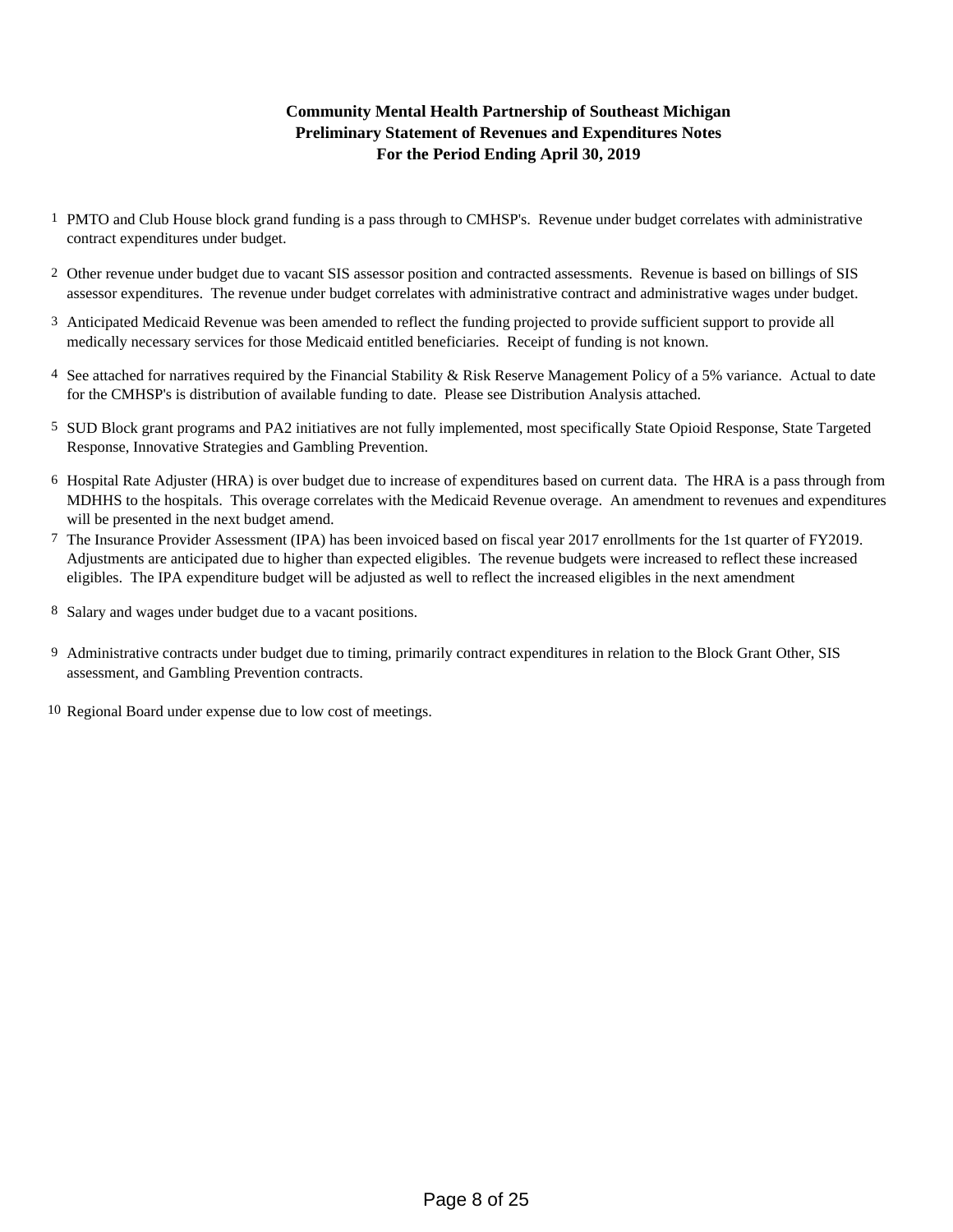

**CMHSP Financial Narratives Fiscal Year 2019 For the Period Ending April 30, 2019**

#### **Monroe**

Monroe CMHA is projected to have \$30,019,807 in Medicaid and Healthy Michigan expenses for FY2019. This is over the revised allocation of \$26,813,843 by \$3,205,964. For Autism, we are projected to have \$1,861,669 in in expenses which is over \$186,179 from the revised allocation of \$1,675,490. These projections are based on the past two years actual expenses for contracted services for consumers which were roughly the same amount. Autism is based on the increase of autism consumers and services provided to them.

Monroe is aggressively looking at ways to reduce these costs where necessary. Also, the projection includes a possible increase of new consumers.

#### **Washtenaw**

Washtenaw is projecting a \$10 million shortfall in Medicaid and Healthy Michigan Plan revenue for fiscal year 2019. Continued pressure points are inpatient hospitalizations, as well as community living supports provided in licensed and un-licensed settings. Capacity constraints within our local community group homes have resulted in out of county high cost placements. Lack of available inpatient beds in our local hospitals has also resulted in out of county inpatient stays which tend to be more costly stays on average. Washtenaw continues to have a robust utilization review process for both inpatient and contracted services. At the request of the Washtenaw County CMH Board, a local taskforce group has been meeting for several months working to address the budgetary challenges and find ways of reducing the deficit without impacting consumer health and safety.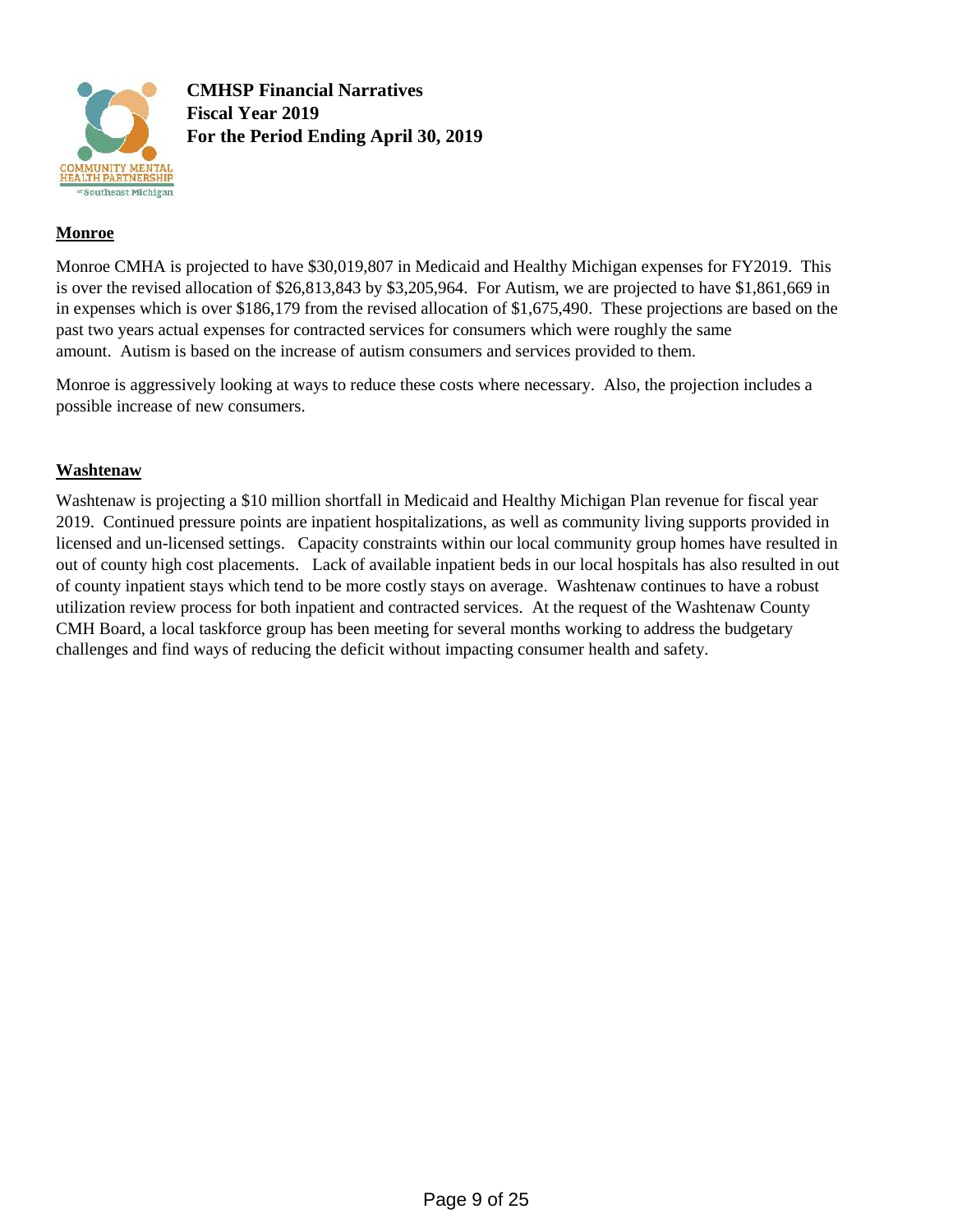#### **Community Mental Health Partnership of Southeast Michigan Received and Distributed by Fund Source FY 18/19**

| 588,074<br>587.361<br>1,787,760<br>\$ 3,336,003<br>785,998<br>76,646<br>281,758<br>150,276<br>264,742<br>773,422<br>855,219<br>105,108<br>141,753<br>158,718<br>348,425<br>754,004 | 622,174<br>590,851<br>1,965,023<br>\$3,559,586<br><sup>\$</sup><br>794,195<br>77,207<br>283,821<br>151,376<br>266,681<br>779,085<br>- \$<br>847,573<br>-S<br>110,600<br>149,160<br>167,011<br>366,631<br><sup>\$</sup><br>793,403 | 589,533<br>665,760<br>1.943.069<br>\$ 3,616,409<br>789,286<br>- \$<br>76,852<br>282,514<br>150,679<br>265,453<br>- \$<br>775,498<br>848,057<br>- \$<br>110,477<br>148,994<br>166,826<br>366,224<br>792,521<br>- \$ | 627.496<br>642,598<br>1.998.151<br>\$ 3,683,775<br>784,892<br>- \$<br>76,430<br>280,963<br>149,852<br>263,995<br>- \$<br>771,240<br>861,374<br>-S<br>112,396<br>151,582<br>169,723<br>372,585<br>- \$<br>806,286 | 656,963<br>1,966,866<br>\$ 3,660,830<br>807,013<br>- \$<br>78,587<br>288,893<br>154,081<br>271,447<br>793,008<br>- \$<br>859,377<br>-\$<br>112,115<br>151,203<br>169,299<br>371,653<br>S.<br>804,269 | 597,014<br>1,858,414<br>\$ 3,449,540<br>788,161 \$<br>- \$<br>76,748<br>282,134<br>150,477<br>265,096<br>-\$<br>774,455<br>851.849<br>-S<br>111,147<br>149,942<br>168,919<br>371,227<br>801,235<br>-S | 605,069<br>1,964,596<br>$$3,578,773$ \;<br>783,239 \$<br>88,256<br>280,369<br>149,535<br>263,438<br>$\mathbf{s}$<br>781,598 \$<br>839,858 \$<br><b>S</b><br>109,614<br>147,830<br>165,523<br>363,363<br>$\mathbf{s}$<br>786,330 | \$<br>$-$ \$<br>$-$ \$<br>$-5$<br>$-$ \$<br>$-$ \$                                                         | <b>S</b><br>- \$<br>$-5$<br>$\mathbf{s}$<br>- \$ | $-$ \$<br>- \$<br>$-$ \$<br>$-$ \$<br>- \$<br>$\sim$ | $-$ \$<br>- \$<br>$-$ \$<br>$-$ \$<br>$-$ \$ | \$4,345,616<br>\$13,483,879<br>\$24,884,916<br>\$5,532,783<br>\$<br>550,726<br>1,980,450<br>\$<br>\$1,056,277<br>\$1,860,851<br>$-$ \$ 5,448,305<br>\$5,963,305<br>771,458<br>\$<br>1,040,463<br>\$1,166,018<br>\$2,560,108<br>\$5,538,047 |
|------------------------------------------------------------------------------------------------------------------------------------------------------------------------------------|-----------------------------------------------------------------------------------------------------------------------------------------------------------------------------------------------------------------------------------|--------------------------------------------------------------------------------------------------------------------------------------------------------------------------------------------------------------------|------------------------------------------------------------------------------------------------------------------------------------------------------------------------------------------------------------------|------------------------------------------------------------------------------------------------------------------------------------------------------------------------------------------------------|-------------------------------------------------------------------------------------------------------------------------------------------------------------------------------------------------------|---------------------------------------------------------------------------------------------------------------------------------------------------------------------------------------------------------------------------------|------------------------------------------------------------------------------------------------------------|--------------------------------------------------|------------------------------------------------------|----------------------------------------------|--------------------------------------------------------------------------------------------------------------------------------------------------------------------------------------------------------------------------------------------|
|                                                                                                                                                                                    |                                                                                                                                                                                                                                   |                                                                                                                                                                                                                    |                                                                                                                                                                                                                  |                                                                                                                                                                                                      |                                                                                                                                                                                                       |                                                                                                                                                                                                                                 |                                                                                                            |                                                  |                                                      |                                              |                                                                                                                                                                                                                                            |
|                                                                                                                                                                                    |                                                                                                                                                                                                                                   |                                                                                                                                                                                                                    |                                                                                                                                                                                                                  |                                                                                                                                                                                                      |                                                                                                                                                                                                       |                                                                                                                                                                                                                                 |                                                                                                            |                                                  |                                                      |                                              |                                                                                                                                                                                                                                            |
|                                                                                                                                                                                    |                                                                                                                                                                                                                                   |                                                                                                                                                                                                                    |                                                                                                                                                                                                                  |                                                                                                                                                                                                      |                                                                                                                                                                                                       |                                                                                                                                                                                                                                 |                                                                                                            |                                                  |                                                      |                                              |                                                                                                                                                                                                                                            |
|                                                                                                                                                                                    |                                                                                                                                                                                                                                   |                                                                                                                                                                                                                    |                                                                                                                                                                                                                  |                                                                                                                                                                                                      |                                                                                                                                                                                                       |                                                                                                                                                                                                                                 |                                                                                                            |                                                  |                                                      |                                              |                                                                                                                                                                                                                                            |
|                                                                                                                                                                                    |                                                                                                                                                                                                                                   |                                                                                                                                                                                                                    |                                                                                                                                                                                                                  |                                                                                                                                                                                                      |                                                                                                                                                                                                       |                                                                                                                                                                                                                                 |                                                                                                            |                                                  |                                                      |                                              |                                                                                                                                                                                                                                            |
|                                                                                                                                                                                    |                                                                                                                                                                                                                                   |                                                                                                                                                                                                                    |                                                                                                                                                                                                                  |                                                                                                                                                                                                      |                                                                                                                                                                                                       |                                                                                                                                                                                                                                 |                                                                                                            |                                                  |                                                      |                                              |                                                                                                                                                                                                                                            |
|                                                                                                                                                                                    |                                                                                                                                                                                                                                   |                                                                                                                                                                                                                    |                                                                                                                                                                                                                  |                                                                                                                                                                                                      |                                                                                                                                                                                                       |                                                                                                                                                                                                                                 |                                                                                                            |                                                  |                                                      |                                              |                                                                                                                                                                                                                                            |
|                                                                                                                                                                                    |                                                                                                                                                                                                                                   |                                                                                                                                                                                                                    |                                                                                                                                                                                                                  |                                                                                                                                                                                                      |                                                                                                                                                                                                       |                                                                                                                                                                                                                                 |                                                                                                            |                                                  |                                                      |                                              |                                                                                                                                                                                                                                            |
|                                                                                                                                                                                    |                                                                                                                                                                                                                                   |                                                                                                                                                                                                                    |                                                                                                                                                                                                                  |                                                                                                                                                                                                      |                                                                                                                                                                                                       |                                                                                                                                                                                                                                 |                                                                                                            |                                                  |                                                      |                                              |                                                                                                                                                                                                                                            |
|                                                                                                                                                                                    |                                                                                                                                                                                                                                   |                                                                                                                                                                                                                    |                                                                                                                                                                                                                  |                                                                                                                                                                                                      |                                                                                                                                                                                                       |                                                                                                                                                                                                                                 |                                                                                                            |                                                  |                                                      |                                              |                                                                                                                                                                                                                                            |
|                                                                                                                                                                                    |                                                                                                                                                                                                                                   |                                                                                                                                                                                                                    |                                                                                                                                                                                                                  |                                                                                                                                                                                                      |                                                                                                                                                                                                       |                                                                                                                                                                                                                                 |                                                                                                            |                                                  |                                                      |                                              |                                                                                                                                                                                                                                            |
|                                                                                                                                                                                    |                                                                                                                                                                                                                                   |                                                                                                                                                                                                                    |                                                                                                                                                                                                                  |                                                                                                                                                                                                      |                                                                                                                                                                                                       |                                                                                                                                                                                                                                 |                                                                                                            |                                                  |                                                      |                                              |                                                                                                                                                                                                                                            |
|                                                                                                                                                                                    |                                                                                                                                                                                                                                   |                                                                                                                                                                                                                    |                                                                                                                                                                                                                  |                                                                                                                                                                                                      |                                                                                                                                                                                                       |                                                                                                                                                                                                                                 |                                                                                                            |                                                  |                                                      |                                              |                                                                                                                                                                                                                                            |
|                                                                                                                                                                                    |                                                                                                                                                                                                                                   |                                                                                                                                                                                                                    |                                                                                                                                                                                                                  |                                                                                                                                                                                                      |                                                                                                                                                                                                       |                                                                                                                                                                                                                                 |                                                                                                            |                                                  |                                                      |                                              |                                                                                                                                                                                                                                            |
|                                                                                                                                                                                    |                                                                                                                                                                                                                                   |                                                                                                                                                                                                                    |                                                                                                                                                                                                                  |                                                                                                                                                                                                      |                                                                                                                                                                                                       |                                                                                                                                                                                                                                 |                                                                                                            |                                                  |                                                      |                                              |                                                                                                                                                                                                                                            |
|                                                                                                                                                                                    |                                                                                                                                                                                                                                   |                                                                                                                                                                                                                    |                                                                                                                                                                                                                  |                                                                                                                                                                                                      |                                                                                                                                                                                                       |                                                                                                                                                                                                                                 |                                                                                                            |                                                  |                                                      |                                              |                                                                                                                                                                                                                                            |
|                                                                                                                                                                                    |                                                                                                                                                                                                                                   |                                                                                                                                                                                                                    |                                                                                                                                                                                                                  | 638,929                                                                                                                                                                                              | 598,384                                                                                                                                                                                               | 612,209                                                                                                                                                                                                                         |                                                                                                            |                                                  |                                                      |                                              | \$4,276,798                                                                                                                                                                                                                                |
| 372,809                                                                                                                                                                            | 381,538                                                                                                                                                                                                                           | 418,047                                                                                                                                                                                                            | 415,530                                                                                                                                                                                                          | 398,072                                                                                                                                                                                              | 395,729                                                                                                                                                                                               | 396,899                                                                                                                                                                                                                         |                                                                                                            |                                                  |                                                      |                                              | \$2,778,623                                                                                                                                                                                                                                |
| \$3,389,214                                                                                                                                                                        |                                                                                                                                                                                                                                   |                                                                                                                                                                                                                    | \$ 3,478,019                                                                                                                                                                                                     | \$ 3,719,221                                                                                                                                                                                         | \$ 3,508,057                                                                                                                                                                                          |                                                                                                                                                                                                                                 | $-$ \$                                                                                                     | - \$                                             | - \$                                                 | $-5$                                         | \$25,281,838                                                                                                                                                                                                                               |
| \$6,675,926                                                                                                                                                                        |                                                                                                                                                                                                                                   |                                                                                                                                                                                                                    | \$7,008,162                                                                                                                                                                                                      | \$7,074,635                                                                                                                                                                                          | \$7,668,861                                                                                                                                                                                           |                                                                                                                                                                                                                                 | $-$ \$                                                                                                     | - \$                                             | $-$ \$                                               | $-$ \$                                       | \$49,145,020                                                                                                                                                                                                                               |
| 3,084,945                                                                                                                                                                          |                                                                                                                                                                                                                                   | 3,126,480                                                                                                                                                                                                          | 3,238,472                                                                                                                                                                                                        | 3,269,189                                                                                                                                                                                            | 3,543,781                                                                                                                                                                                             | 3,280,604                                                                                                                                                                                                                       |                                                                                                            |                                                  |                                                      |                                              | \$22,694,448                                                                                                                                                                                                                               |
| 1,405,282                                                                                                                                                                          |                                                                                                                                                                                                                                   | 1,424,203                                                                                                                                                                                                          | 1,475,218                                                                                                                                                                                                        | 1,489,211                                                                                                                                                                                            | 1,614,295                                                                                                                                                                                             | 1,508,098                                                                                                                                                                                                                       |                                                                                                            |                                                  |                                                      |                                              | \$10,351,669                                                                                                                                                                                                                               |
| 1,255,074                                                                                                                                                                          |                                                                                                                                                                                                                                   | 1,271,972                                                                                                                                                                                                          | 1,317,534                                                                                                                                                                                                        | 1,330,031                                                                                                                                                                                            | 1,441,746                                                                                                                                                                                             | 1,345,143                                                                                                                                                                                                                       |                                                                                                            |                                                  |                                                      |                                              | \$9,243,439                                                                                                                                                                                                                                |
|                                                                                                                                                                                    |                                                                                                                                                                                                                                   |                                                                                                                                                                                                                    |                                                                                                                                                                                                                  |                                                                                                                                                                                                      |                                                                                                                                                                                                       | 998,962                                                                                                                                                                                                                         |                                                                                                            |                                                  |                                                      |                                              | \$6,855,465                                                                                                                                                                                                                                |
|                                                                                                                                                                                    |                                                                                                                                                                                                                                   |                                                                                                                                                                                                                    |                                                                                                                                                                                                                  |                                                                                                                                                                                                      |                                                                                                                                                                                                       |                                                                                                                                                                                                                                 |                                                                                                            |                                                  |                                                      |                                              | $$51,425,463$ *                                                                                                                                                                                                                            |
|                                                                                                                                                                                    | \$7,275,309<br>930,624                                                                                                                                                                                                            | 950,544<br>1,281,938<br>1,435,362<br>3,150,977<br>\$6,818,821                                                                                                                                                      | \$7,262,790<br>943,154<br>\$3,943,530                                                                                                                                                                            | 976,938<br>\$6,765,808<br>\$3,662,898                                                                                                                                                                | 986,204                                                                                                                                                                                               | 1,069,039                                                                                                                                                                                                                       | \$ 7,209,779 \$ 7,468,416 \$ 8,264,493 \$ 7,183,395 \$ 6,761,281 \$<br>$$7,132,807$ \ \$<br>\$3,580,899 \$ | $-$ \$                                           | - \$                                                 | $-5$                                         | $-$ \$                                                                                                                                                                                                                                     |

**October November December January February March April May June July August September YTD**

#### **Note: Distributions are based on amounts actually received less HRA, taxes and Administration of 1.57%.**

\* February receipts are higher than normal due to the Hospital Rate Adjustor (HRA). HRA was not included in the rates and is being paid in separate lump sum payments. The amounts withheld from partners October through January were disbursed in March.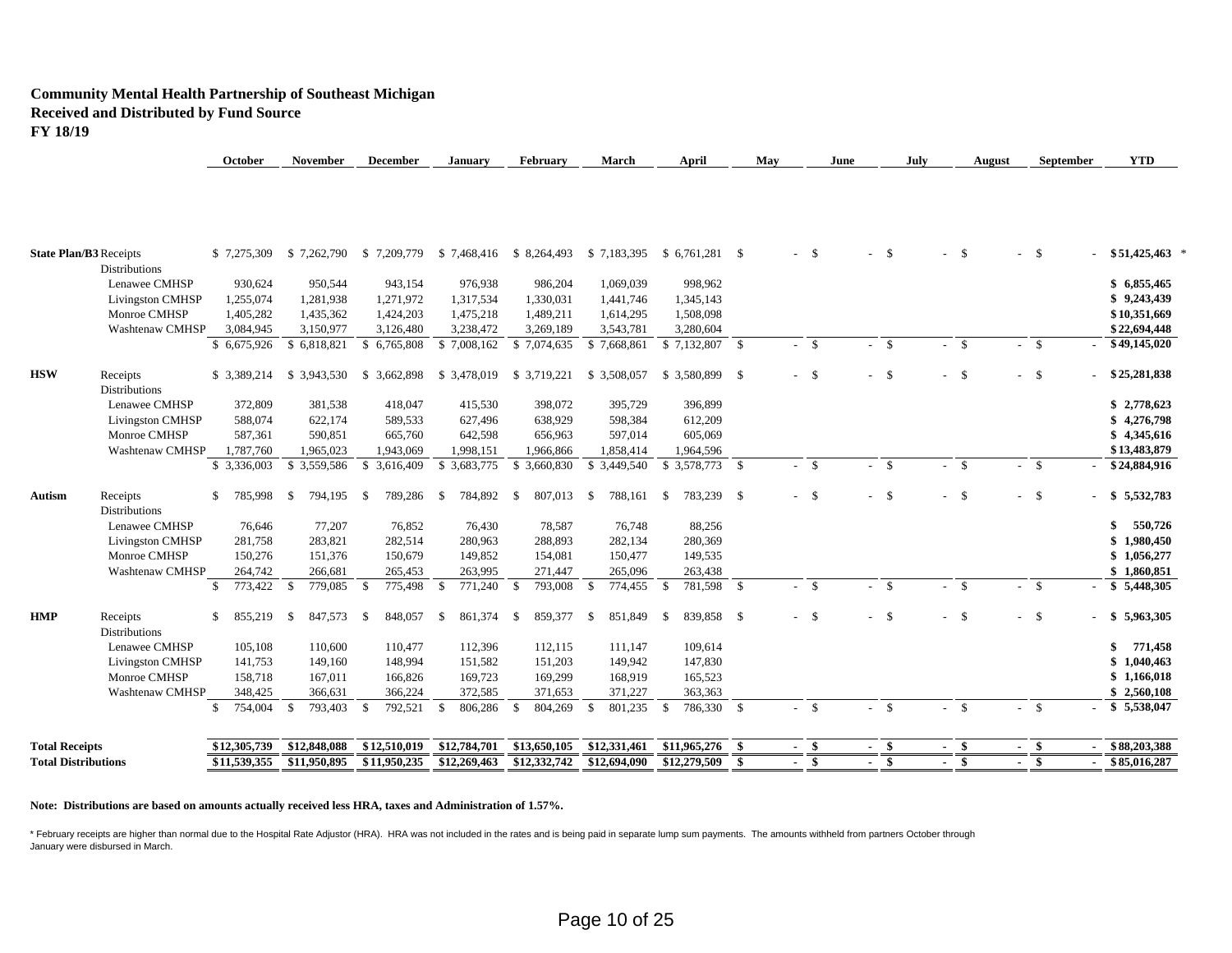



## ERIKA BEHM, LLMSW MARCI SCALERA, ACSW, LMSW, CAADC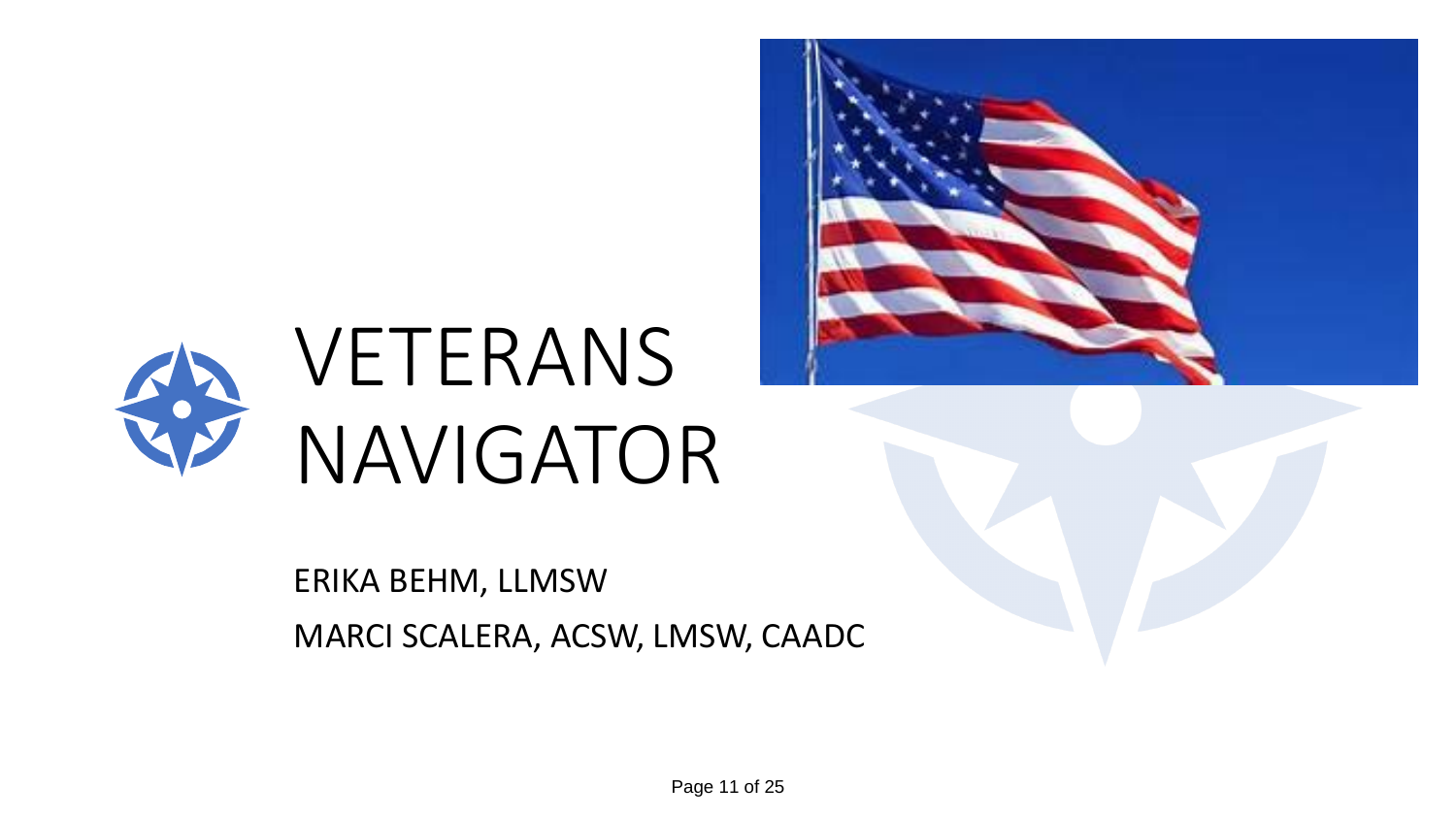## ROLES AND RESPONSIBILITIES

- Identify resources and make linkages in the PIHP region appropriate for Veteran and Military Families (V/MFs),
- Needs assessments and referrals.
- Coordinate provision of services for V/MFs.
- Be available to work remotely/on call when necessary to care for and coordinate services with volunteers and any/all other agencies to V/MFs.
- Work with other local and regional agencies such as Military And Veteran Affairs Administration (MVAA) Regional Coordinators, Veterans Health Administration (VHA), Veterans Benefits Administration (VBA) and local County Veterans Affairs (VA) Directors and counselors to coordinate the delivery of services to V/MFs, Federal and State resources, such as MDOC, Veterans Courts and Department of Defense.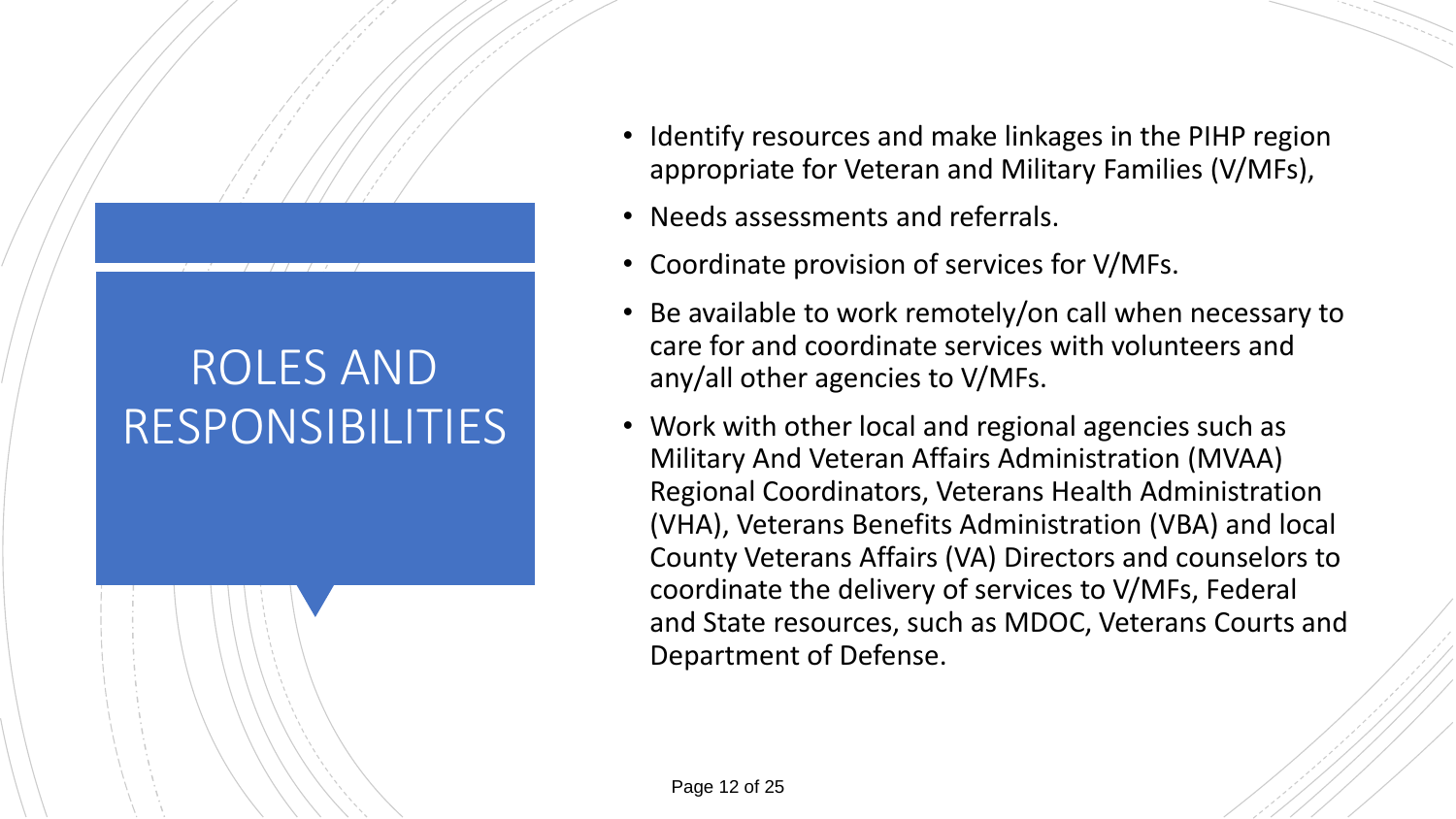## ADVOCACY ROLE

- Coordinate with Congressional offices, policy leaders in VA system & MDOC on implementation of the Veterans Navigator System of Care both statewide and nationwide.
- Work to provide better access to care through the VA health systems and support coordination across systems.
- Work with SAMHSA on further development of Veterans Navigator program nationally… specifically in coordination on suicide prevention in V/MFs.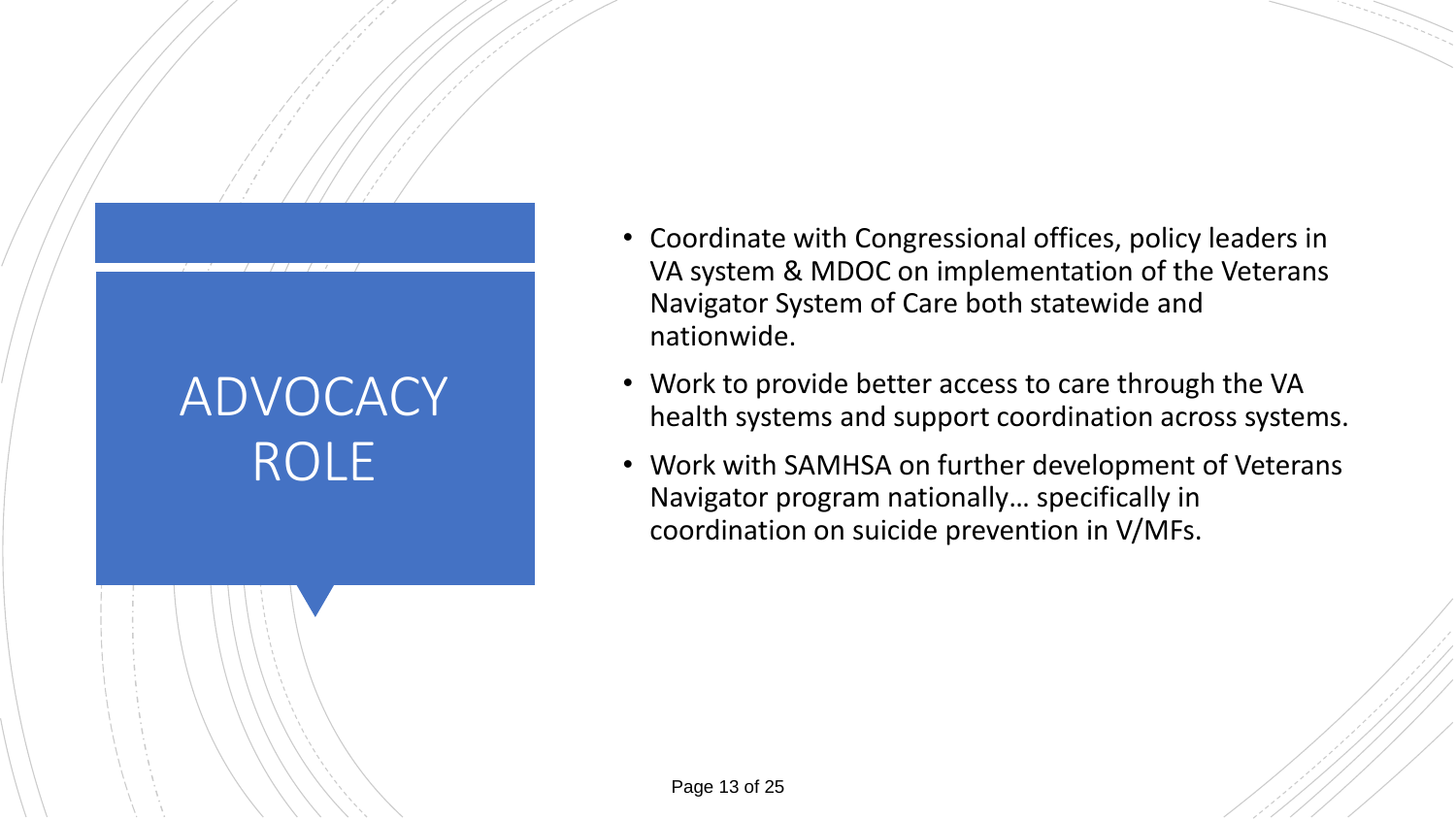## **DATA**

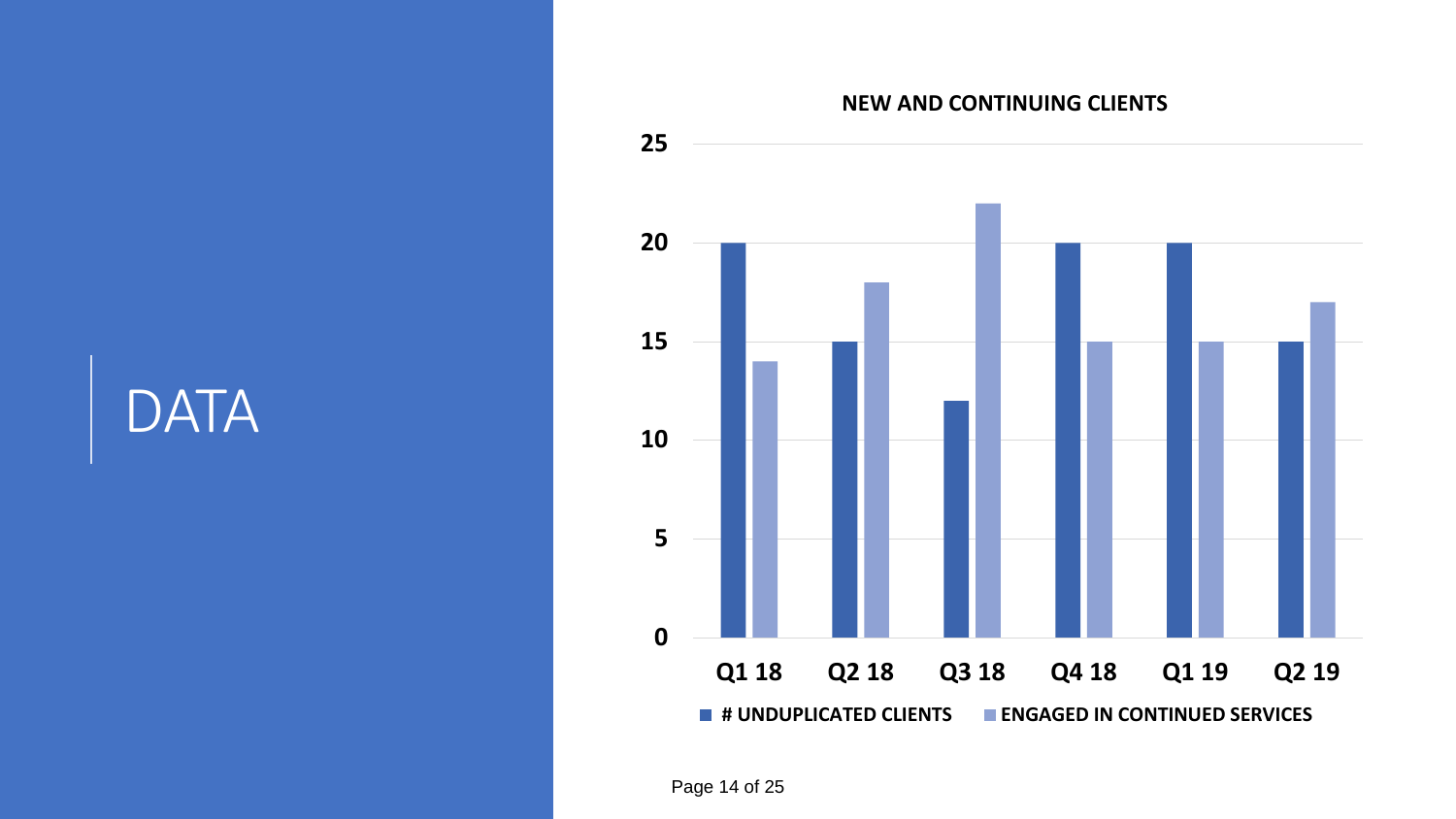# REFERAL SOURCES

- County Veterans Service offices
	- VFW, American Legions, AM Vets, etc.
- County Veteran Affairs offices
- Local CMHSPs
- Emergency Rooms
	- ProMedica, VHA's Ann Arbor and Battle Creek
- Regional SUD providers
	- Salvation Army Harbor Light, Home of New Vision
- Shelters
- Faith Based Community
- Self referrals or family/friends, community members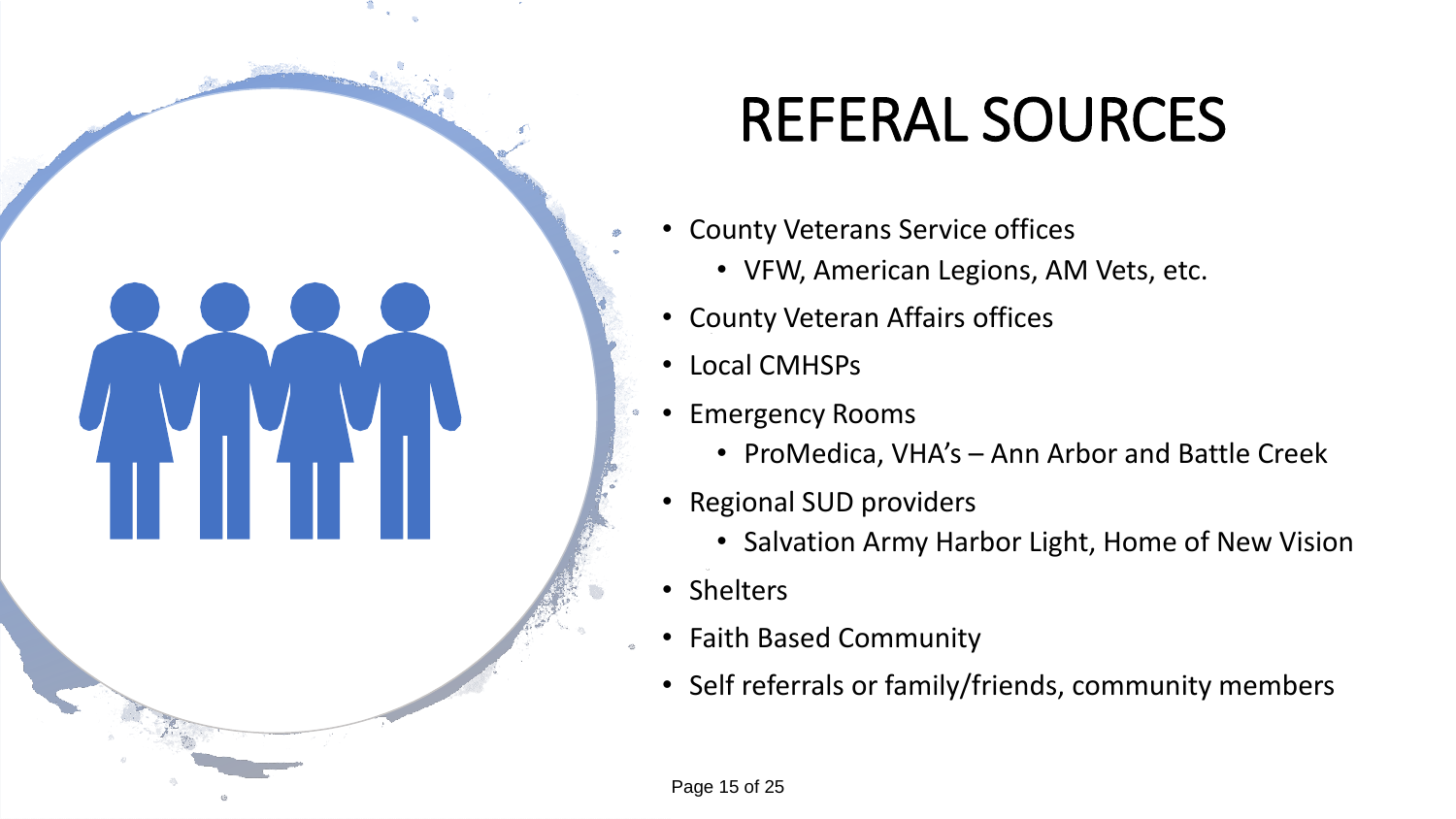

# STATE FUTURE EXPECTATIONS

- Military Cultural Competency Trainings
	- Plans to have Veteran Navigator provide specific training across the region.
- Faith based
	- Identify resources in this community to provide additional support for V/MFs in their congregations.
- VNs to become trainers in Mental Health First Aid For V/MFs.
- Expand work with MDOC on Veterans Courts and re-entry programs.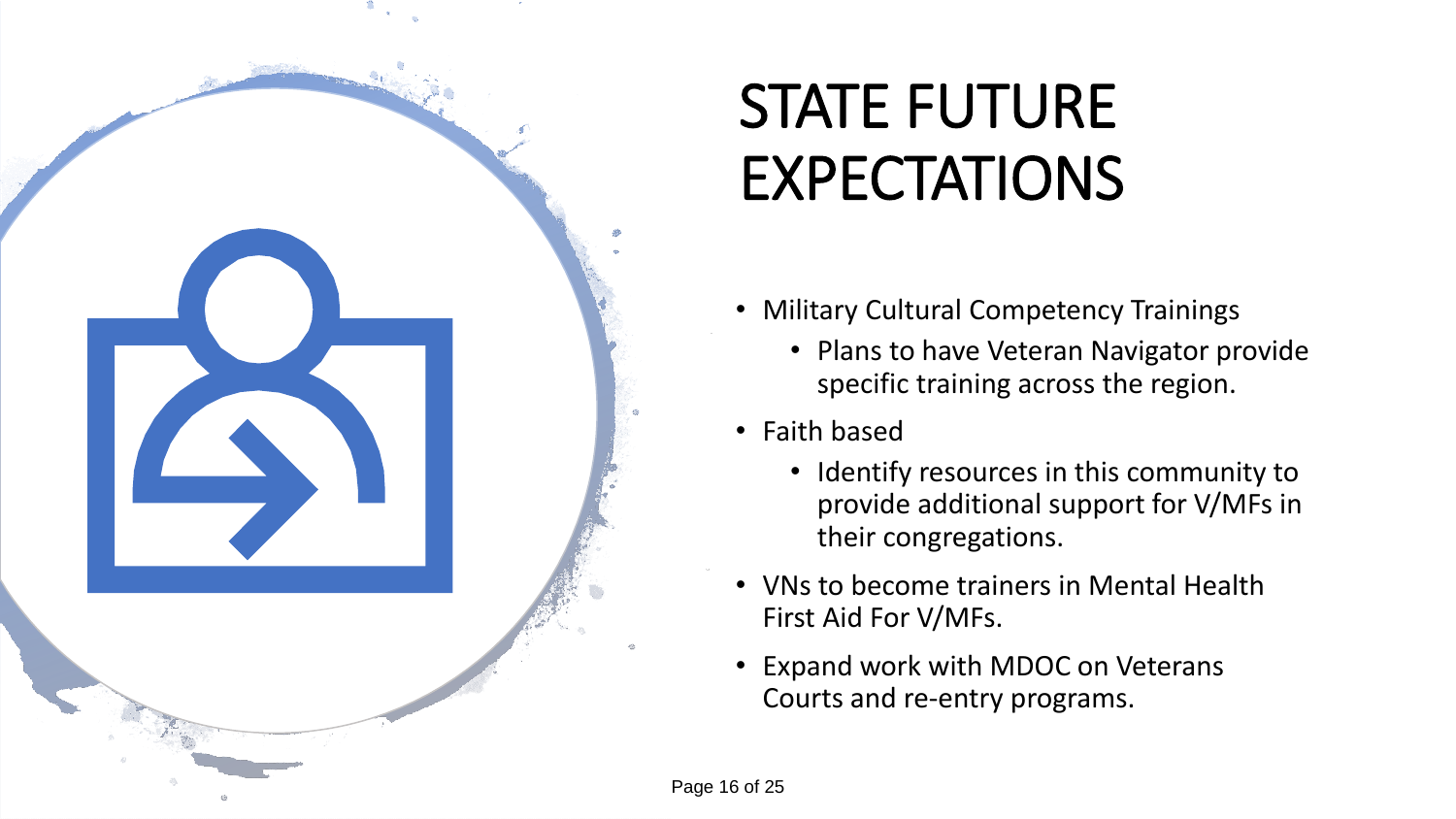

### **CEO's Report Community Mental Health Partnership of Southeast Michigan**

**Submitted to the CMHPSM Board of Directors June 12, 2019**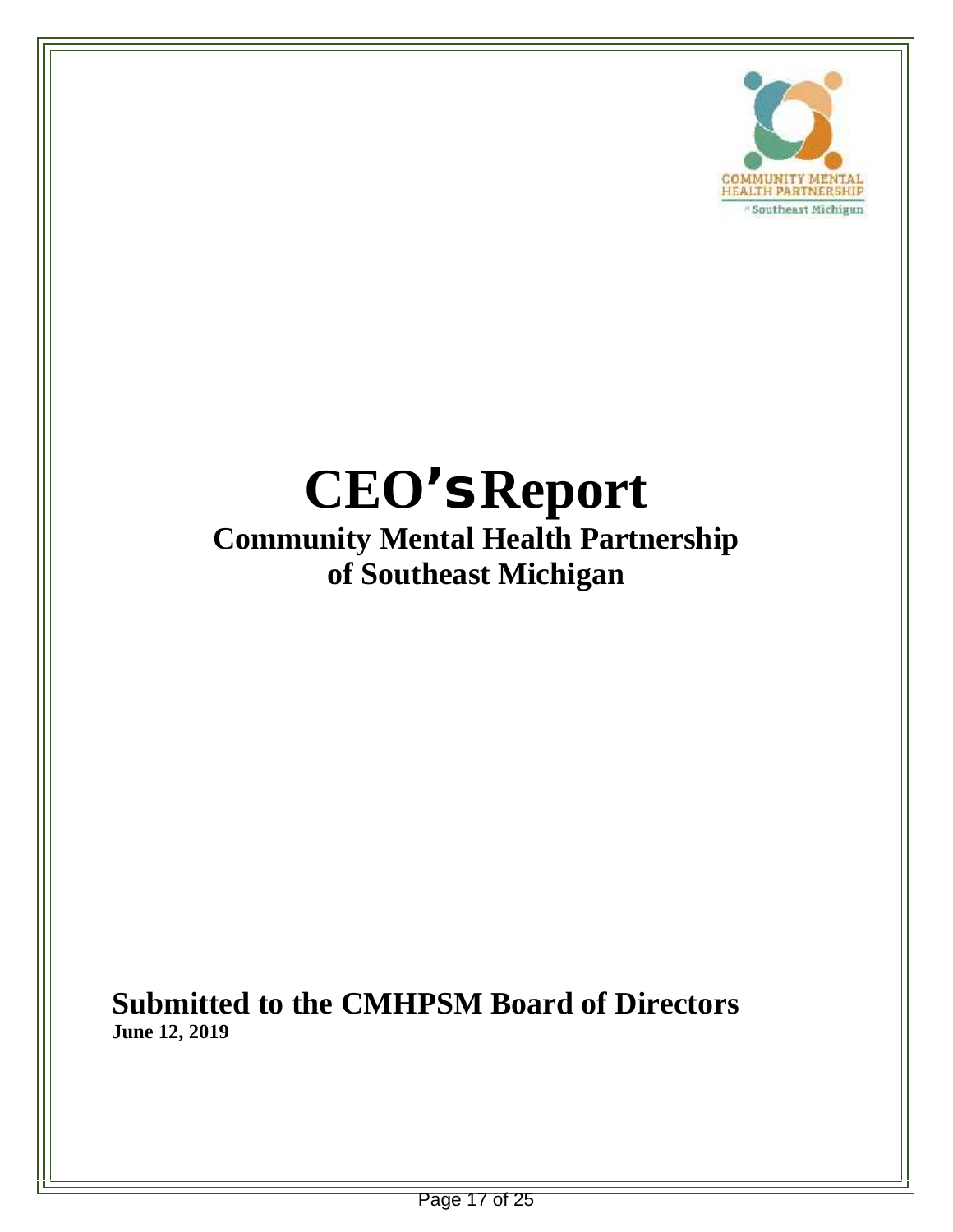#### **CMHPSM CEO'S REPORT TO COMMUNITY MENTAL HEALTH PARTNERSHIP OF SOUTHEAST MICHIGAN BOARD OF DIRECTORS**

June 12, 2019

#### *CMHPSM Staffing Update*

- The CMHPSM has recently filled three open positions.
	- o We have hired Michelle Sucharski as our Chief Information Officer. Michelle started with us on June 3, 2019. I'm excited to have someone of her experience and skill set to join us in this important leadership role. Michelle is becoming familiar with our departments and will make appointments with the CMHSP partners and SUD core providers to further her understanding of our region.
	- o The CMHPSM has also hired a Regional Administrative Assistant, Christina Biddle. Christina started on May 13 and has immediately jumped into multiple projects and functions with great initial success.
	- o The CMHPSM has also hired Denise Chevalier as a 0.50 FTE Financial Assistant. Denise started on April 29<sup>th</sup>. Denise is fully trained in her day to day duties and is taking on additional projects vital to finance operations.
- The CMHPSM has also filled an impending vacancy related to the imminent retirement of Marci Scalera on June 28, 2019. Nicole Adelman, currently our SUD Grants Manager, has accepted the position after an interview process that included CMHPSM staff and regional CMHSP Executive Director input and participation. We are beginning the transition, planning to allow Nicole to hit the ground running on June 28, 2019. I personally appreciate Marci's decades of contributions to the Public Mental Health and Substance Use Disorder Service System. Nicole has some large shoes to fill, but we're excited for her to begin in this role.

#### *Statewide Update*

- The 298 pilot initiative is expected to be delayed and will not begin on October 1, 2019. A CMHSP Board pulled out of the pilot due to financial concerns. An official announcement from MDHHS is anticipated in the very near future.
- We have received information from our May PIHP Rate Setting Meeting that there is the potential for FY2020 draft rates to be distributed by the end of June 2019. Initial FY2020 rate setting information has been promising and looks to include new variables that would seem to more closely align with our service costs. The rate calculation methodology currently looks like it will include more transparency, more variables and less reliance on measures that seemed to negatively impact our Region in the last iteration of Medicaid capitation rates.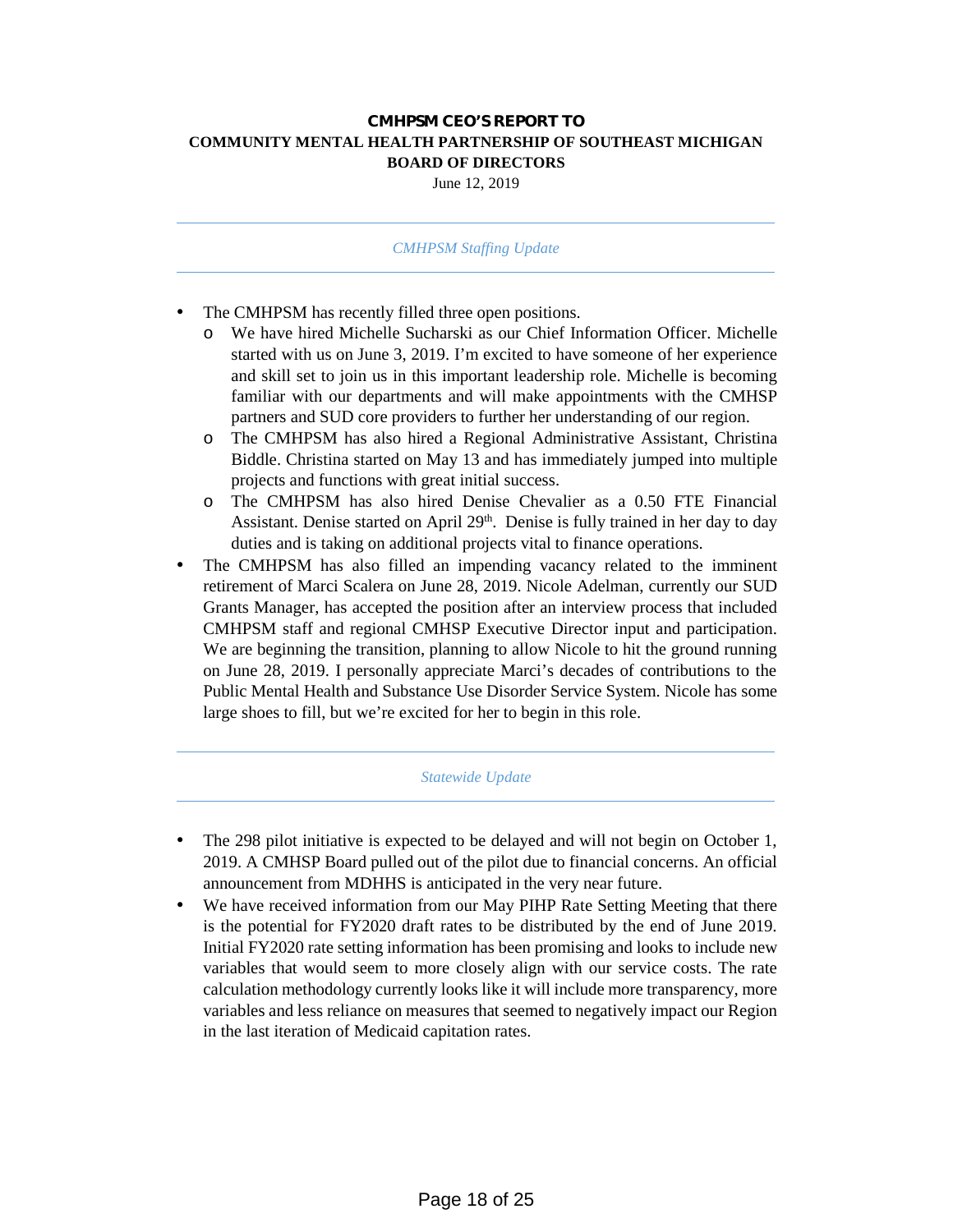#### *CMHPSM Update*

- The CMHPSM responded to the MDHHS request for a revision to our Risk Management Strategy by the May 15, 2019 deadline. The CMHPSM has received notification that MDHHS has received the submission.
- CMHPSM staff have been provided with an updated employee handbook. The CMHPSM Board was electronically provided with the staff meeting materials for our May 20, 2019 all staff meeting, including our revised employee handbook and organizational chart. The next CMHPSM all staff meeting is scheduled for June 17, 2019.
- I have sent out an initial May 13, 2019 Interim CEO Update to all CMHPSM staff. The CMHPSM Board was provided with a copy of this communication after it was sent out. Feedback has been positive. The second version of the Interim CEO Update is scheduled to be sent out on Friday June 7, 2019.
- The CMHPSM received notice that FY16 Contract Reconciliation and Cash Settlement has been completed by MDHHS.
- The CMHPSM has received notice that our Network Adequacy Strategy Submission has been accepted by MDHHS.

*Regional Update*

 CMHPSM staff (our CFO Suzanne Stolz and myself) attended Milliman's fee screen development visit to Washtenaw CMH. We believe that Milliman staff persons learned a great deal from Washtenaw CMH leadership staff, and CMHPSM staff during these visits which occurred on May 13 and May 14.

Respectfully Submitted,

In Cl

James Colaianne, MPA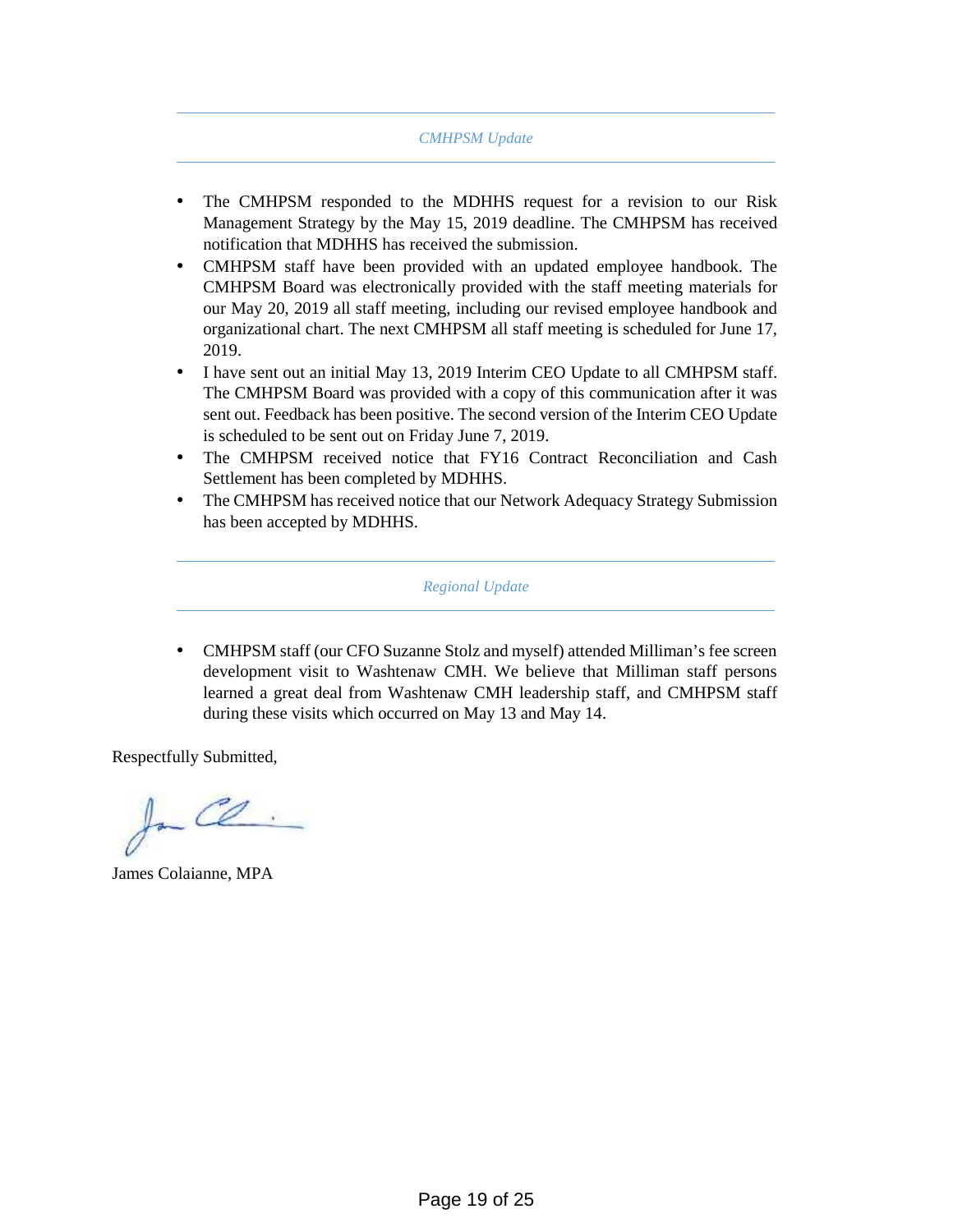

### 2019 Employee Engagement Survey

#### **Summary**

The CMHPSM issued an employee engagement survey on June 3, 2019 to all current staff persons. There is no additional cost to issue, compile, analyze or report on the results of the survey. The survey is included with our HR services package with ADP. ADP recommends that we conduct this survey annually, so that staff have an opportunity to continually and consistently provide feedback on their workplace engagement.

The survey is 34 standard questions. All responses are completely confidential, only summarized data will be provided to the CMHPSM from ADP. Due to our small size we didn't subdivide staff into departments or levels in this initial survey. In the future, additional customized questions or department segregation could potentially occur. We will now have a baseline point to monitor any annual changes to employee engagement and morale at the CMHPSM.

#### **Timeline for Project**

- June 4, 2019 Survey Response Period Starts
- June 10, 2019 Survey Reminder Sent To Staff That Haven't Responded
- June 14, 2019 Initial Survey Response Deadline
	- June 17, 2019 Follow Up Response Reminder if Necessary
	- o Hoping for 100% response rate but participation not mandated.
- End of July / Beginning of August ADP Completes Analysis and Develops Report
- August or September CMHPSM Board Meeting Present Summary of Engagement Survey Results to CMHPSM Board and potential organizational responses to Engagement Survey.
- Annually in June Conduct Annual Employee Engagement Survey

#### **Example Survey Analysis Response from ADP**

21. I feel safe in my work space/facility.

|  |  | ж | œ |  | <b>HEL</b> |              | Lanni |  |
|--|--|---|---|--|------------|--------------|-------|--|
|  |  |   |   |  |            | Average      | 9.25  |  |
|  |  |   |   |  |            | <b>MGMT</b>  | 9.38  |  |
|  |  |   |   |  |            | <b>ADMIN</b> | 10.00 |  |
|  |  |   |   |  |            | <b>OPS</b>   | 8.96  |  |
|  |  |   |   |  |            | <b>SALES</b> | 10.00 |  |

17. My colleagues are committed to doing quality work

|  |  |  |  |  |              | Address |    |
|--|--|--|--|--|--------------|---------|----|
|  |  |  |  |  | Average      | 8.79    | 43 |
|  |  |  |  |  | <b>MGMT</b>  | 8.89    | a  |
|  |  |  |  |  | <b>ADMIN</b> | 9.25    |    |
|  |  |  |  |  | <b>OPS</b>   | 8.62    | 26 |
|  |  |  |  |  | <b>SALES</b> | 9.25    |    |

#### **34 Standard ADP Engagement Survey Questions**

#### **Vision, Mission, and Goals:**

1. I understand how I contribute to the organization's mission and vision for the future.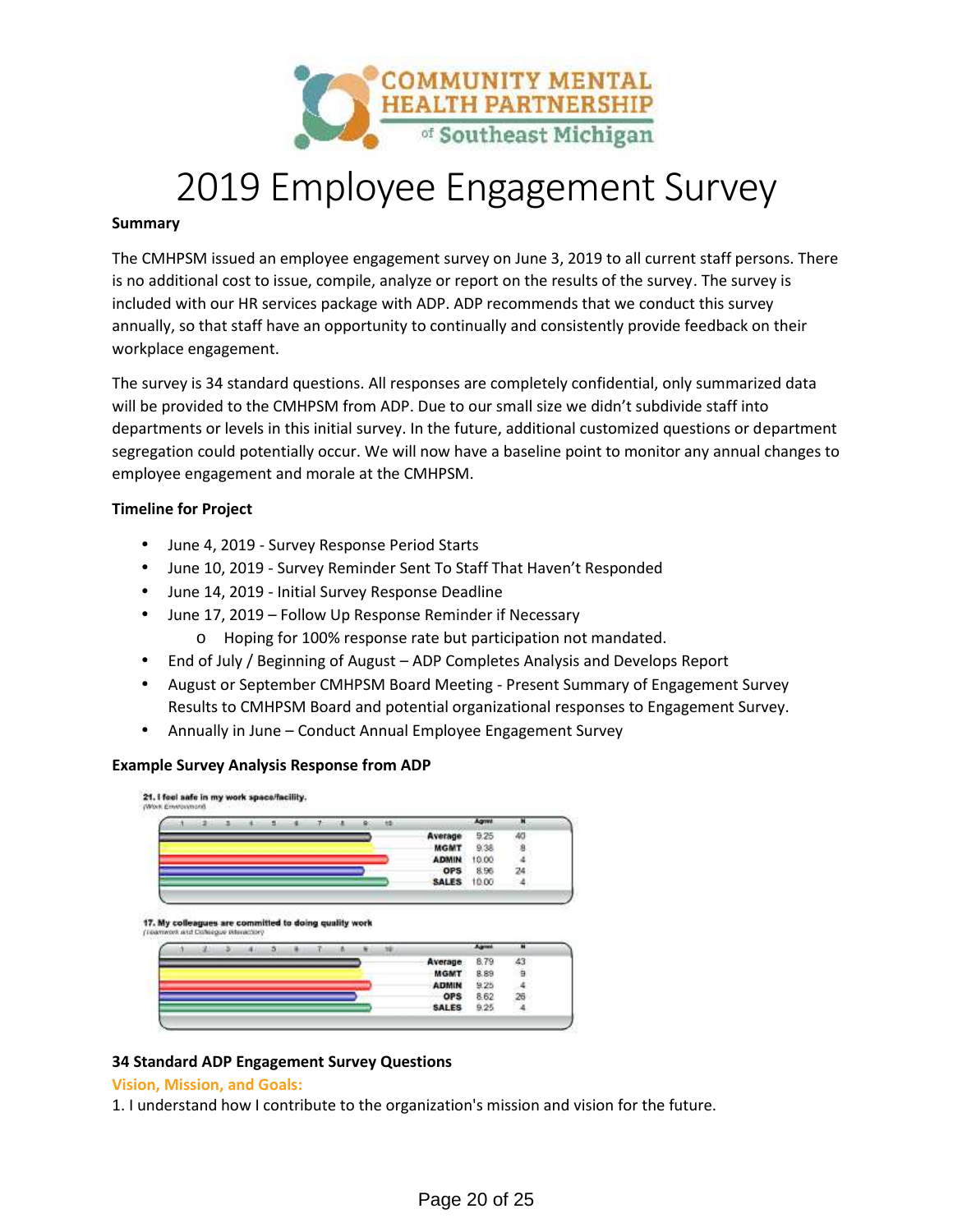2. Goals and objectives within the organization are clearly defined.

#### **Management and Leadership Support:**

- 3. I have confidence in this organization's leadership.
- 4. My manager clearly communicates his/her expectations of me.

5. My manager supports and encourages me.

**Performance Management:**

6. Performance standards are clearly defined.

7. I receive frequent feedback on my performance and the quality of my work. **Job Satisfaction:**

8. I have the resources I need to do high quality work.

9. Each day, I have the opportunity to demonstrate what I do best.

#### **Rewards and Recognition:**

10. Recently, I have been recognized for doing good work.

**Training and Development:**

- 11. The training I receive has given me the skills I need to do my job.
- 12. I am encouraged to learn and develop new skills.

#### **Communication:**

- 13. Communication is open and honest in this organization.
- 14. I receive news and information in a timely fashion.
- 15. I receive the information I need to do my job effectively.

#### **Teamwork and Colleague Interaction:**

- 16. Teamwork is encouraged and supported in my organization
- 17. My colleagues are committed to doing quality work
- 18. There is effective communication and cooperation between departments and work groups. **Innovation:**
- 19. My manager values my ideas, suggestions, and opinions.
- 20. I am encouraged to find better ways to do my job.

#### **Work Environment:**

21. I feel safe in my work space/facility.

#### **Service Quality:**

22. This organization produces high quality products and services.

23. This organization makes customer satisfaction its top priority.

#### **Comp and Benefits:**

- 24. I am compensated fairly for the work I do.
- 25. My salary is competitive with similar jobs I might find elsewhere.
- 26. My benefits are comparable to those offered by other organizations.
- 27. I understand my benefit plan and where to find information about my benefits.
- 28. I am satisfied with my benefit package.
- 29. I am satisfied with my paid time off.

#### **Company Pride:**

30. I am proud to work for this organization.

#### **Summary Questions:**

- 31. What do you like most about working at this company?
- 32. What do you like least about working at this company?
- 33. How could this company help you do your job more effectively?
- 34. What other comments would you like to add?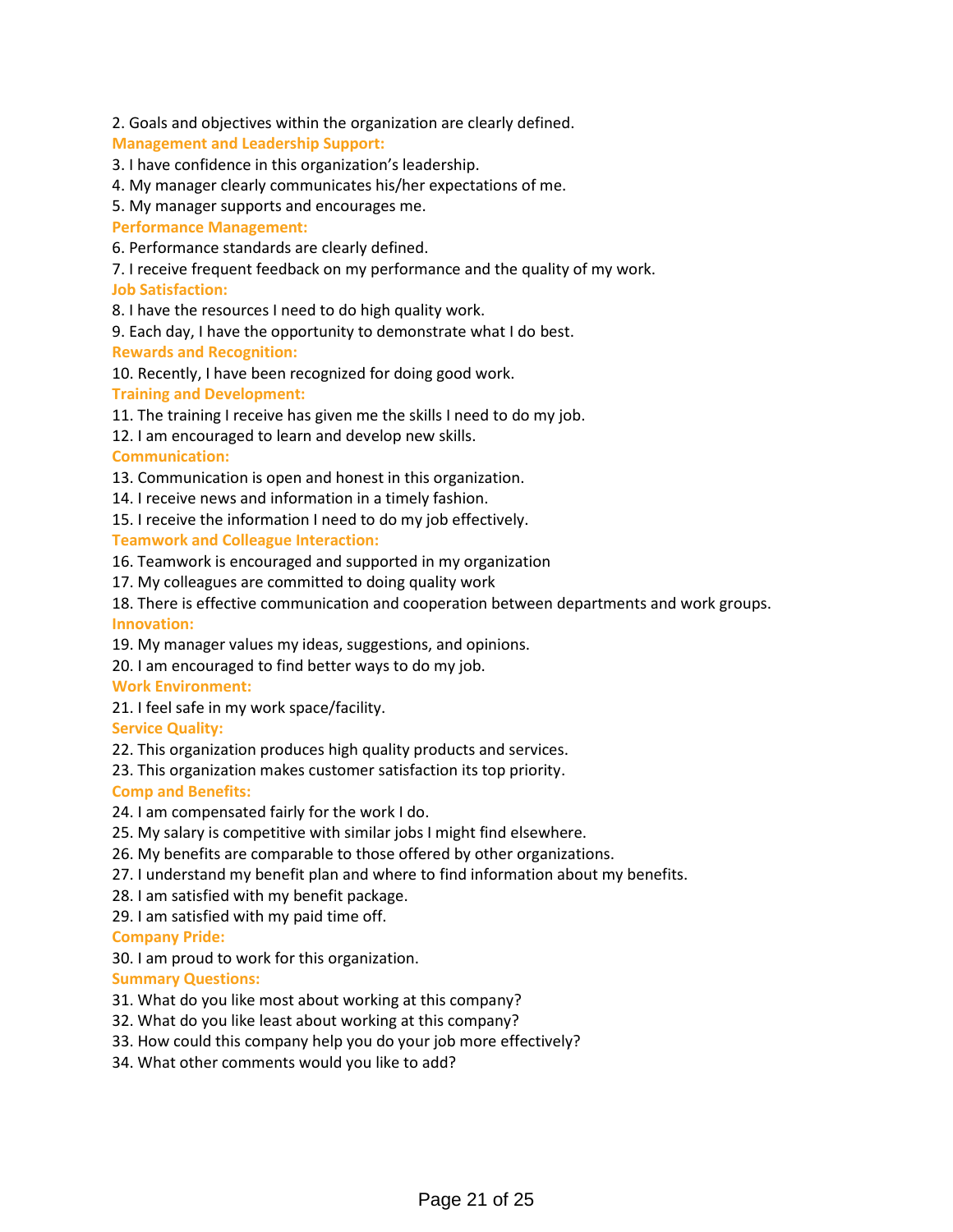### **LENAWEE-LIVINGSTON-MONROE-WASHTENAW OVERSIGHT POLICY BOARD May 23, 2019 meeting 705 N. Zeeb Road Ann Arbor, MI 48103**

| Members Present: | Mark Cochran, Kim Comerzan, William Green, John Lapham, David<br>Oblak, Dave O'Dell, Tom Waldecker, Monique Uzelac       |
|------------------|--------------------------------------------------------------------------------------------------------------------------|
| Members Absent:  | Charles Coleman, Amy Fullerton, Dianne McCormick, Ralph Tillotson                                                        |
| Guests:          |                                                                                                                          |
| Staff Present:   | Stephannie Weary, Marci Scalera, Suzanne Stolz, Nicole Adelman, Amy<br>Johnston, Dana Darrow, Jane Goerge, Katie Postmus |

- D. Oblak called the meeting to order at 9:35 a.m.
- 1. Introductions
- 2. Approval of the agenda

#### **Motion by T. Waldecker, supported by M. Cochran, to approve the agenda Motion carried**

3. Approval of April 25, 2019 Oversight Policy Board minutes

#### **Motion by W. Green, supported by T. Waldecker, to approve the April 25, 2019 Oversight Policy Board minutes Motion carried**

- 4. Audience Participation None
- 5. Old Business
	- a. Finance Report
		- S. Stolz presented. Discussion followed.
- 6. New Business
	- a. Prevention RFQ and updates

#### **Monroe County – Request for Quotes**

- CMHPSM is requesting quotes from bidders for sustaining the Monroe County Substance Abuse Coalition (MCSAC) to ultimately reduce substance abuse and the associated consequences in Monroe County.
- OPB reviewed timeline of the RFQ process.
- $\hat{U}$  Previous funding has termed out.
- $\hat{I}$  The RFQ will come to OPB next month for review.
- K. Comerzan requested that the RFQ be sent to OPB for review at least 1 week before the meeting.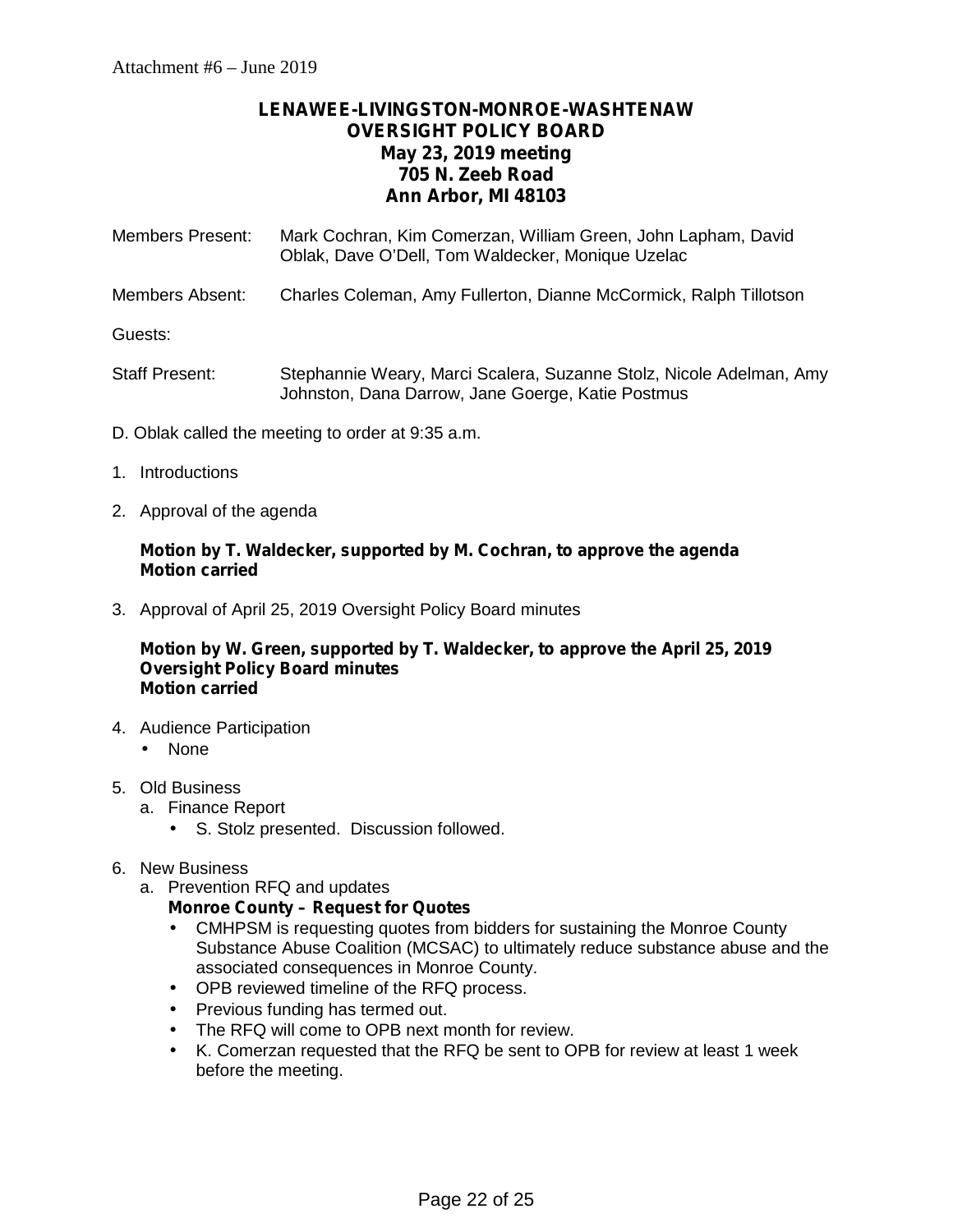#### **Lenawee County – Prevention Changes**

 Lenawee CMHA will let the SUD prevention service contract expire at the end of this fiscal year. CMHPSM will consult with other potential Lenawee providers regarding the ability to continue with prevention programming efforts.

#### **Regional – Prevention Services for Emerging Needs**

- CMHPSM is considering putting together a mini grant for a speakers' bureau. If approved by OPB, staff will develop a specific mini-grant application that will include presentation criteria requirements and acceptable reimbursement rate for applicants.
- K. Postmus proposed coming up with a form and rate structure. OPB agreed. Form and rate structure will come back to OPB for review and approval.
- b. Mini Grant Request and Running Total
	- Washtenaw Recovery Advocacy Project and Home of New Vision has requested \$1,000 for the Annual Recovery Walk for Awareness, which takes place on June 8, 2019. Approved under the SUD Director's authority.
	- There is also a Recovery Walk in Monroe on June 15, 2019, from 12-4.

#### **Update from state:**

 Innovative Strategies: the 4 programs will end this year. M. Scalera will do an assessment of the costs to determine if those services should be rolled into our service array and funding, of if the services should be discontinued. M. Scalera will then bring a proposed plan to OPB for review.

The state did say they may offer another RFI that may help allow continued funding.

- c. GAIN Incentive Reimbursement Proposal
	- The state has mandated the use of the GAIN tool.
	- M. Scalera proposed funding to reimburse trainers and clinicians at regional providers. Without this reimbursement, there will be a loss of revenue for providers.
	-
	- T. Waldecker noted that if providers get CEUs from training they should be required to pay for part of it. Shared costing would be more reasonable.
	- OPB requested that M. Scalera come back with a shared cost model for this proposal.
	- M. Scalera will also bring Mid State's policy on this reimbursement for review and comparison.
- d. Billing Form from Region 5 for GAIN Reimbursement
	- M. Scalera included Region 5's GAIN Reimbursement form in the OPB packet for OPB's review.

#### 7. Report from Regional Board

- S. Stolz advised that audited financials were submitted late because of the pending administrative hearing.
- The region is facing a \$10 million-dollar deficit. 2 regions are currently in this position, 2 potentially next year.
- The Regional Board appointed a CEO search committee.
- The PIHP has hired a CIO, Regional Administrative Assistant and Finance Assistant.
- The only position left to fill is the Clinical and SUD Services Director. Interviews have begun, with 4 candidates.

#### 8. SUD Director Updates

### **SOR supplement grant approved – Total of \$588,240**

 The supplemental grant will be for expansion of existing SOR programs, plus some funding to do a media campaign, which will be done in conjunction with public health departments.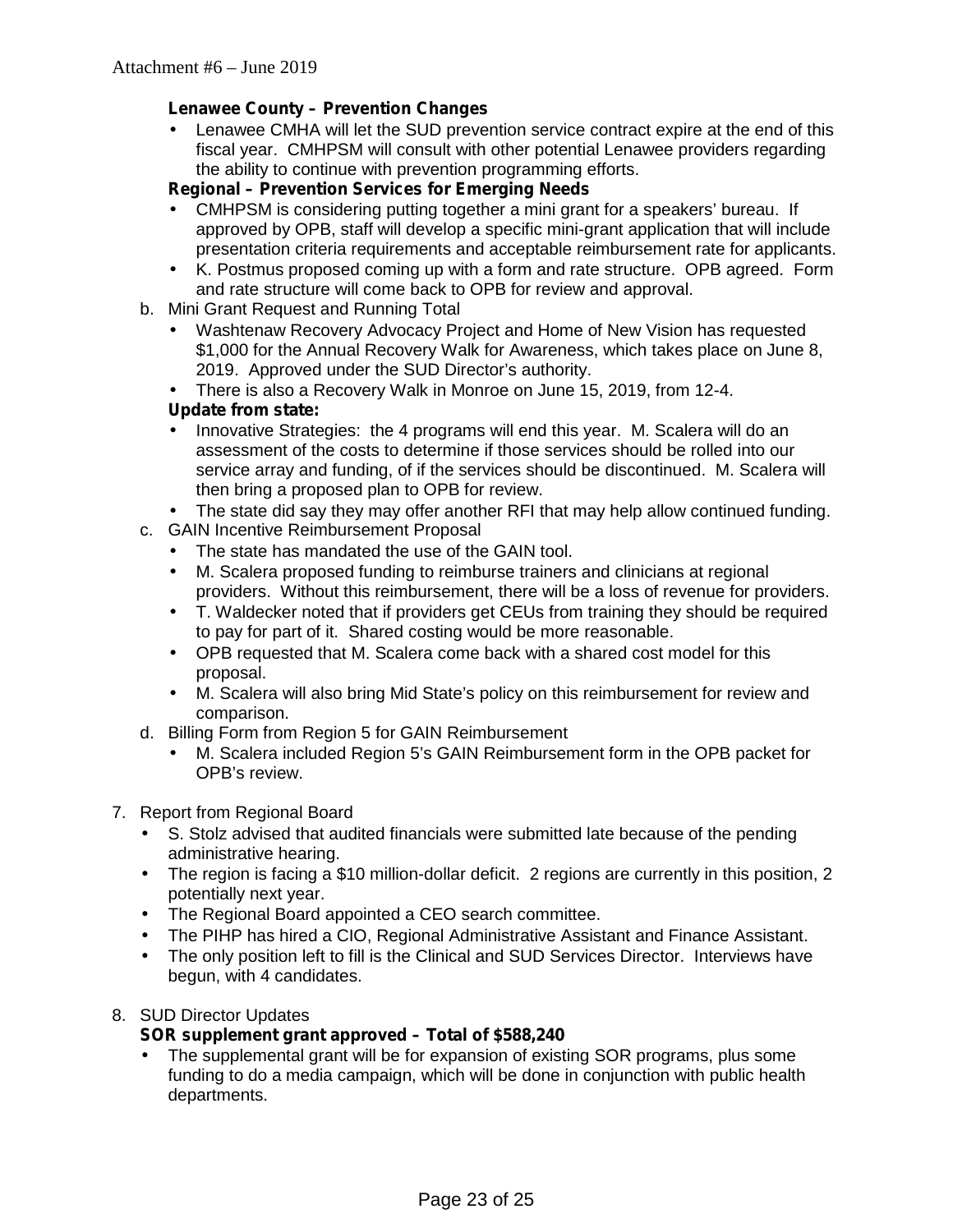Attachment #6 – June 2019

9. Adjourn

**Motion by T. Waldecker, supported by J. Lapham, to adjourn the meeting Motion carried**

Meeting adjourned at 10:50 a.m.